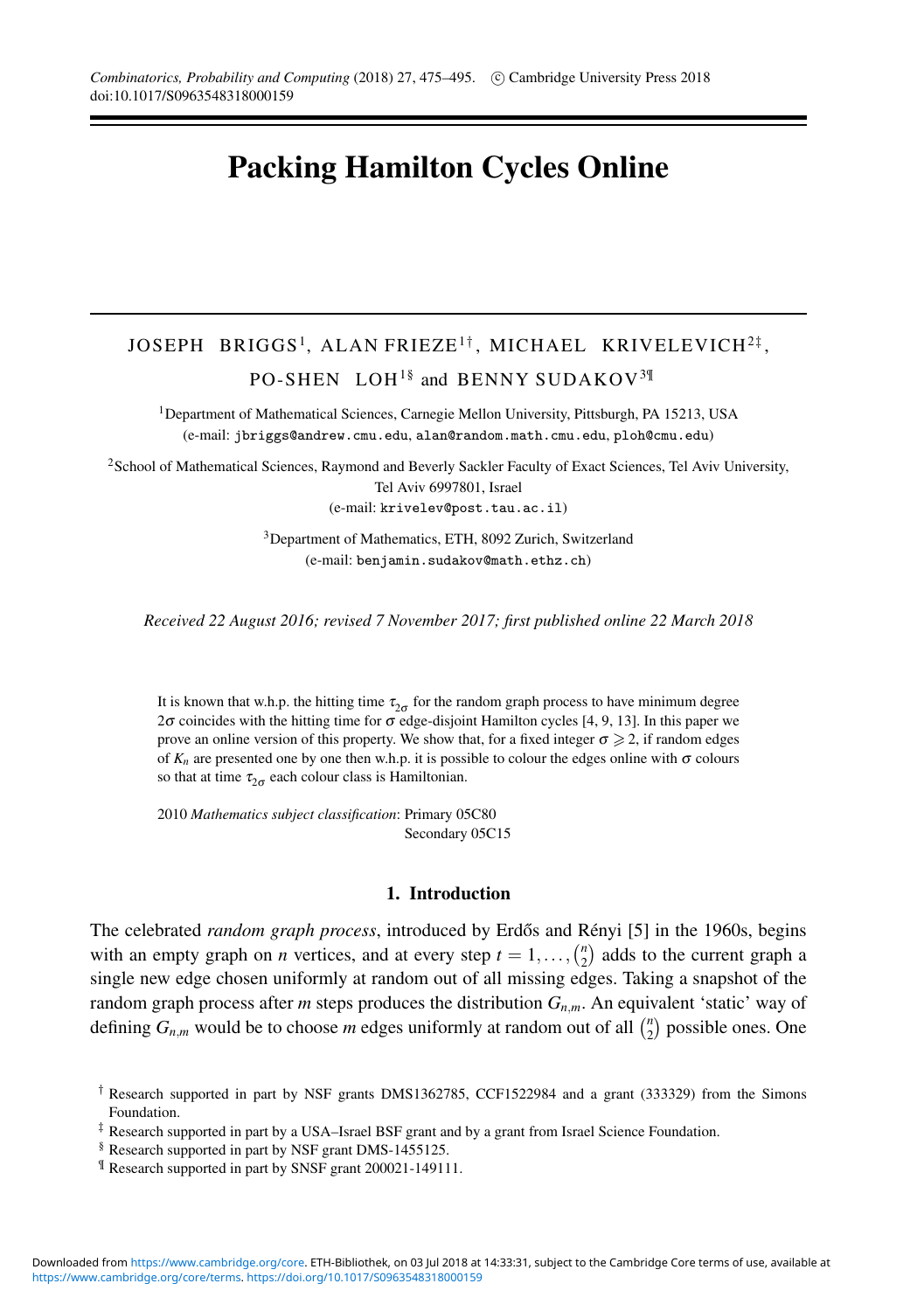advantage in studying the random graph process, rather than the static model, is that it allows for a higher resolution analysis of the appearance of monotone graph properties (a graph property is monotone if it is closed under edge addition).

A *Hamilton cycle* of a graph is a simple cycle that passes through every vertex of the graph, and a graph containing a Hamilton cycle is called *Hamiltonian*. Hamiltonicity is one of the most fundamental notions in graph theory, and has been intensively studied in various contexts, including random graphs. The earlier results on Hamiltonicity of random graphs were obtained by Pósa  $[15]$  and Korshunov  $[11]$ . Improving on these results, Bollobás  $[3]$  and Komlós and Szemerédi [10] proved that if  $m' = \frac{1}{2}n \log n + \frac{1}{2}n \log \log n + \omega n$ , then  $G_{n,m'}$  is Hamiltonian w.h.p. Here  $\omega$  is any function of *n* tending to infinity together with *n*. One obvious necessary condition for the graph to be Hamiltonian is for the minimum degree to be at least 2, and the above result indicates that the events of being Hamiltonian and of having all degrees at least two are indeed bundled together closely. Bollobás [3], and independently Ajtai, Komlós and Szemerédi [1], further strengthened this by proving that w.h.p. the random graph process becomes Hamiltonian when the last vertex of degree one disappears. A more general property  $\mathcal{H}_{\sigma}$  of having  $\sigma$  edgedisjoint Hamilton cycles was studied by Bollobás and Frieze [4]. They showed that if  $\sigma = O(1)$ then w.h.p. the random graph process satisfies  $\mathcal{H}_{\sigma}$  when the minimum degree becomes  $2\sigma$ . It took quite a while, but this result was extended to the more difficult case of growing  $\sigma$  in the  $G_{n,m}$  context by Knox, Kühn and Osthus [9] and Krivelevich and Samotij [13].

Recently, quite a lot of attention and research effort has been devoted to controlled random graph processes. In processes of this type, an input graph or a graph process is usually generated fully randomly, but then an algorithm has access to this random input and can manipulate it in some well-defined way (say, by dropping some of the input edges, or by colouring them), aiming to achieve some preset goal. There is usually the so-called *online* version where the algorithm must decide on its course of action based only on the history of the process so far and without assuming any familiarity with future random edges. For example, in the so-called *Achlioptas process* the random edges arrive in batches of size *k*. An online algorithm chooses one of them and puts it into the graph. By doing this one can attempt to accelerate or to delay the appearance of some property. Hamiltonicity in Achlioptas processes was studied in [12]. Another online result on Hamiltonicity was proved in [14]. There, it was shown that one can orient the edges of the random graph process so that w.h.p. the resulting graph has a directed Hamilton cycle exactly at the time when the underlying graph has minimum degree two.

Here we consider a Ramsey-type version of controlled random processes. In this version, the incoming random edge, when it is exposed, is irrevocably coloured by an algorithm in one of *r* colours, for a fixed  $r \ge 2$ . The goal of the algorithm is to achieve or to maintain a certain monotone graph property in all of the colours. For example, in [2] the authors considered the problem of creating a linear size (so-called *giant*) component in every colour.

The above-mentioned result of Bollobás and Frieze [4] gives rise to the following natural question. Can one typically construct  $\sigma$  edge-disjoint Hamilton cycles in an online fashion by the time the minimum degree becomes  $2\sigma$ ? We answer this question affirmatively in the case  $\sigma = O(1)$ .

**Theorem 1.1.** For a fixed integer  $\sigma \geq 2$ , let  $\tau_{2\sigma}$  denote the hitting time for the random graph *process Gi* ,*i* = 1,2,... *to have minimum degree* 2σ*. Then w.h.p. we can colour the edges of*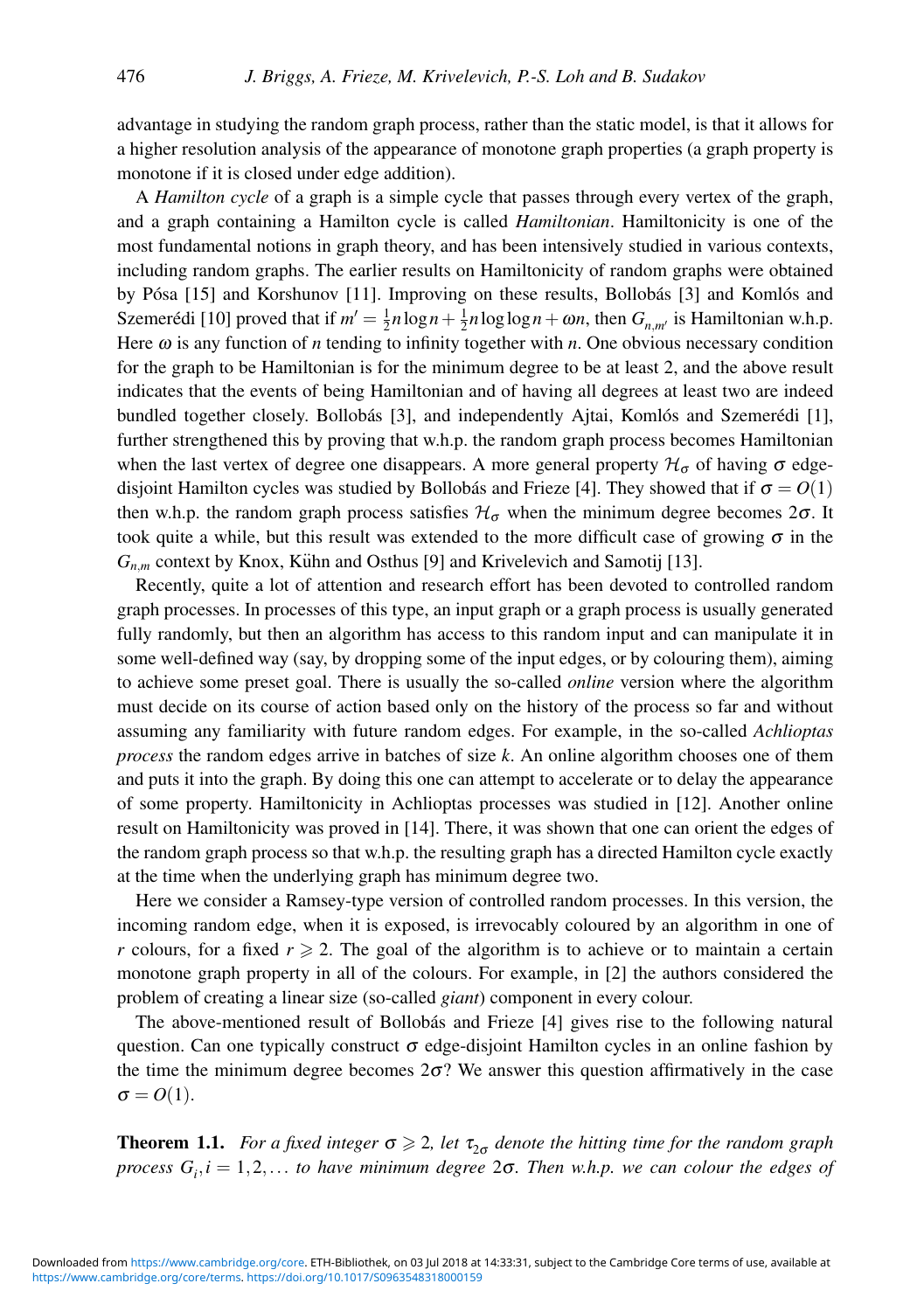$G_i$ ,  $i = 1, 2, \ldots$  *online with*  $\sigma$  *colours so that*  $G_{\tau_{2\sigma}}$  *contains*  $\sigma$  *Hamilton cycles*  $C_1, C_2, \ldots, C_{\sigma}$ *, where the edges of cycle*  $C_i$  *all have colour j.* 

#### **2. Description of the colouring procedure**

We describe our colouring procedure in terms of  $q = 2\sigma$  colours; we aim to colour the edges so that each vertex has degree at least one in each colour. Think of colours 1 and  $1 + \sigma$  as being light red and dark red, say, and then that each vertex is incident with at least two red edges. This may appear cumbersome, but it does make some of the description of the analysis a little easier.

In the broadest terms, we construct two sets of edges  $E^+$  and  $E^*$ . Let  $\Gamma_c^*$  be the subgraph of  $G_{\tau_{2n}}$  induced by the edges of colour *c* in  $E^*$ . We ensure that w.h.p. this has minimum degree at least one for all *c*. We then show that w.h.p. after merging colours *c* and  $c + \sigma$  for  $c \in [\sigma]$  the subgraph  $\Gamma_c^{**} = \Gamma_c^* \cup \Gamma_{c+\sigma}^*$  has sufficient expansion properties so that standard arguments using Pósa rotations can be applied. For every colour  $c$ , the edges of  $E_c^*$  are used to help create a good expander, and produce a backbone for rotations. And the edges in  $E_c^+$  are used to close cycles in this argument.

**Notation.** 'At time *t*' is taken to mean 'when *t* edges have been revealed'.

**Notation.** Let  $N^{(t)}(v)$  denote the set of neighbours of *v* in  $G_t$  and let  $d_v^{(t)} = |N^{(t)}(v)|$ .

For colour  $c \in [q]$ , write  $d_c = d_{c,t}$ ,  $N_c = N_{c,t}$  for the degrees and neighbourhoods of vertices and sets in Γ*c*.

**Definition.** Let *Full* denote the set of vertices with degree at least  $\epsilon \log n/(1000q)$  in every colour at time

$$
t_{\varepsilon}:=\varepsilon n\log n,
$$

where  $\varepsilon$  is some sufficiently small constant depending only on the constant *q*. The actual value of  $\varepsilon$  needed will depend on certain estimates below being valid, in particular equation (4.41). A vertex is *Full* if it lies in *Full*. Similarly, let *Full* ⊆ *Full* denote the set of vertices with degree at least  $\varepsilon \log n/(1000q)$  in every colour at time  $\frac{1}{2}\varepsilon n \log n$ .

This definition only makes sense if  $t<sub>\varepsilon</sub>$  is an integer. Here and below we use the following convention. If we give an expression for an integer quantity that is not clearly an integer, then rounding the expression up or down will give a value that can be used to satisfy all requirements.

#### **2.1. Colouring algorithm COL**

We now describe our algorithm for colouring edges as we see them. At any time  $t$ , vertex  $v$  has a list  $C_v^{(t)} := \{c \in [q] : d_c^{(t)}(v) = 0\}$  of colours currently not present among edges incident to *v*; 'the colours that *v* needs'. A vertex is *needy* at time *t* if  $C_v^{(t)} \neq \emptyset$ . If the next edge to colour contains a needy vertex then we try to reduce the need of this vertex. Otherwise, we make choices to guarantee expansion in *E*<sup>∗</sup>, needed to generate many endpoints in the rotation phase, and to provide edges for  $E^+$ , which are used to close cycles, if needed.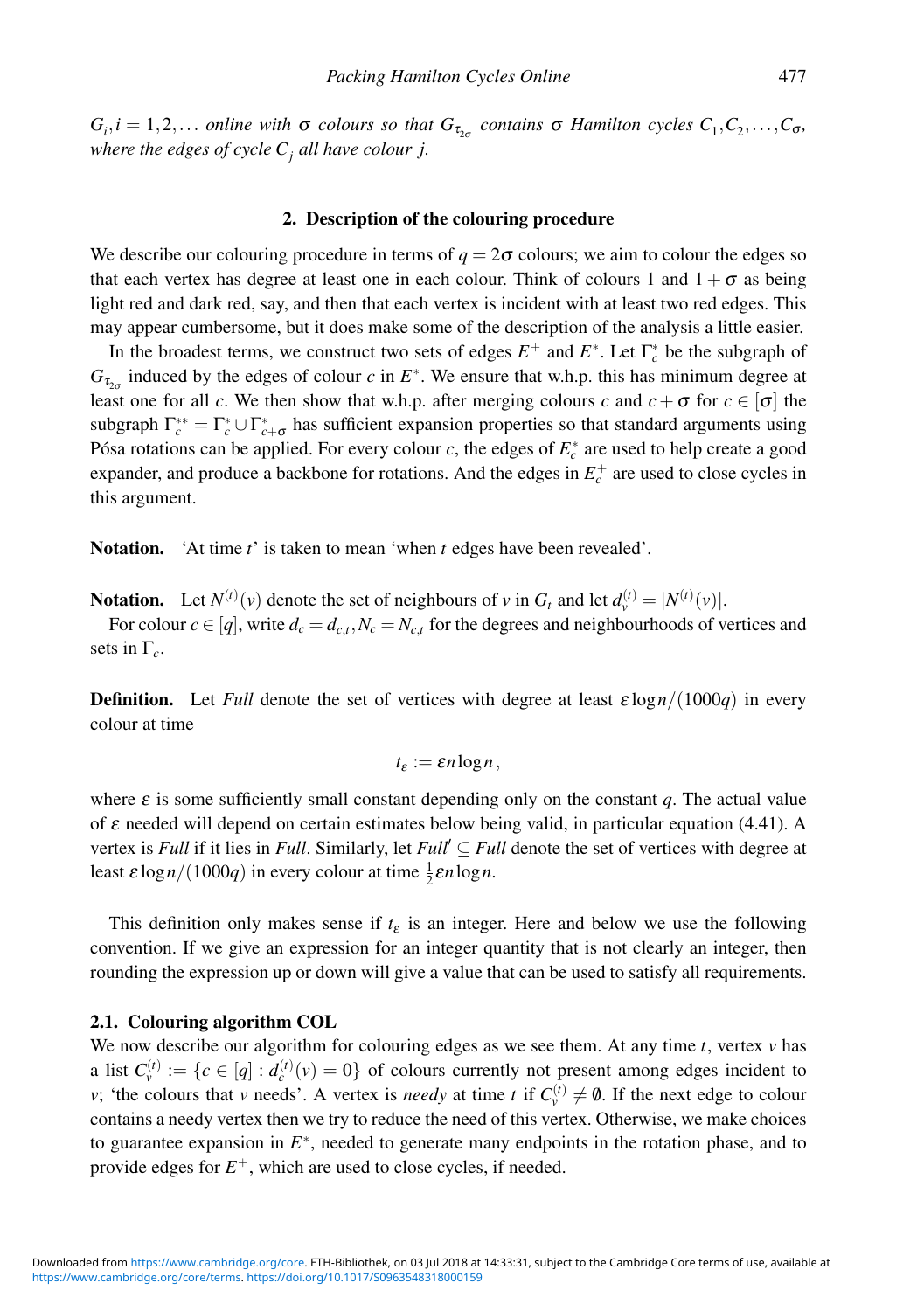**FOR**  $t = 1, 2, \ldots, \tau_q$  **DO BEGIN**

Step 1. Let  $e_t = uv$ .

- Step 2. If  $C_v^{(t)} \cup C_u^{(t)} = \emptyset$ ,  $t > t_{\varepsilon}$ , and precisely one of  $\{u, v\}$  (without loss of generality *u*) is *Full*, then give *uv* the colour *c* that minimizes  $d_c(v)$  (breaking ties arbitrarily). Add *uv* to  $E_c^*$ .
- Step 3. If  $C_v^{(t)} \cup C_u^{(t)} = \emptyset$ ,  $t > t_\varepsilon$  and *both u*,  $v \in Full$ , give *uv* a colour *c* uniformly at random from [q]. Then add this edge to  $E_c^+$  or  $E_c^*$ , each with probability 1/2.
- Step 4. If  $C_v^{(t)} \cup C_u^{(t)} = \emptyset$  but  $t \le t_\varepsilon$  or *both*  $u, v \notin Full$ , then colour  $uv$  with colour  $c$  chosen uniformly at random from [ $q$ ]. Add  $uv$  to  $E_c^*$ .
- Step 5. Otherwise, colour *uv* with colour *c* chosen uniformly at random from  $C_u^{(t)} \cup C_v^{(t)}$ . Add *uv* to  $E_c^*$ .

### **END**

Let

$$
E^* = \bigcup_{c \in [q]} E^*_c \quad \text{and} \quad E^+ = \bigcup_{c \in [q]} E^+_c.
$$

#### **3. Structural properties**

Let

$$
p = \frac{\log n + (q-1)\log \log n - \omega}{n} \quad \text{and} \quad m = \binom{n}{2}p
$$

where

$$
\omega = \omega(n) \to \infty, \quad \omega = o(\log \log n).
$$

We will use the following well-known properties relating  $G_{n,p}$  and  $G_{n,m}$ : see *e.g.* [7, Chapter 1]. Let  $P$  be a graph property. It is monotone increasing if adding an edge preserves it, and it is monotone decreasing if deleting an edge preserves it. We have

$$
\mathbb{P}(G_{n,m}\in\mathcal{P})\leqslant 10m^{1/2}\mathbb{P}(G_{n,p}\in\mathcal{P}),\tag{3.1}
$$

$$
\mathbb{P}(G_{n,m}\in\mathcal{P})\leqslant 3\mathbb{P}(G_{n,p}\in\mathcal{P})\quad\text{if }\mathcal{P}\text{ is monotone.}\tag{3.2}
$$

A vertex  $v \in [n]$  is *small* if its degree  $d(v)$  in  $G_{n,m}$  satisfies  $d(v) < \frac{\log n}{100q}$ . It is *large* otherwise. The set of small vertices is denoted by *SMALL* and the set of large vertices is denoted by *LARGE*.

**Definition.** A subgraph *H* of  $G_{n,m}$  with a subset  $S(H) \subset V(H)$  is called a *small structure* if

$$
|E(H)| + |S(H)| - |V(H)| \ge 1.
$$

We say that  $G_{n,m}$  *contains* H if there is an injective homomorphism  $\phi : H \hookrightarrow G_{n,m}$  such that  $\phi(S(H)) \subseteq SMALL$ . The important examples of *H* include: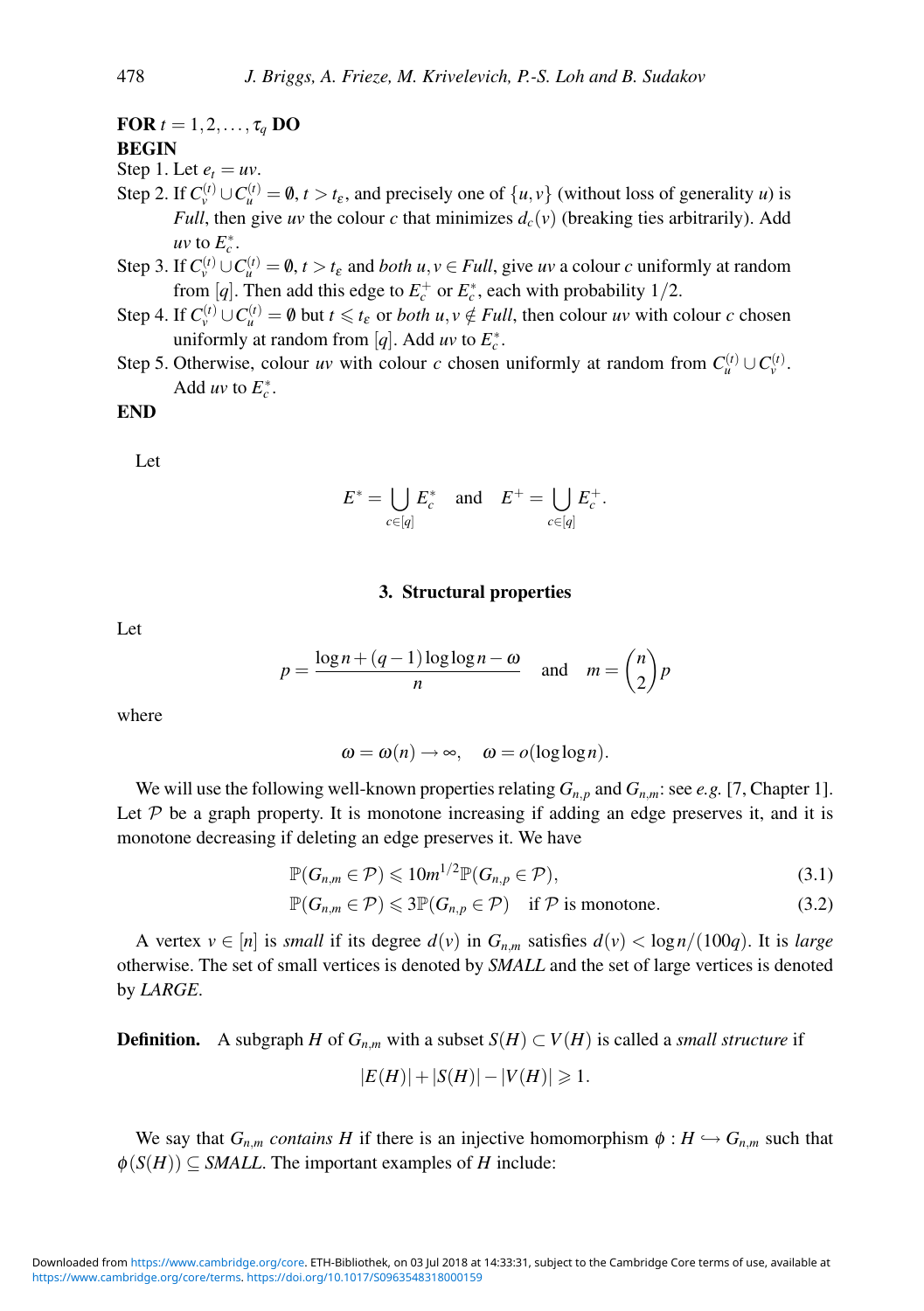- a single edge between two *small* vertices,
- a path of length at most five between two *small* vertices,
- a copy of  $C_3$  or  $C_4$  with at least one *small* vertex,
- two distinct triangles sharing at least one vertex.

**Lemma 3.1.** *For any fixed small structure H of constant size,*

$$
\mathbb{P}(G_{n,m} \text{ contains } H) = o(n^{-1/5}).
$$

**Proof.** We will prove that

$$
\mathbb{P}(G_{n,p} \text{ contains } H) = o(n^{-3/4}).\tag{3.3}
$$

This along with (3.1) implies the lemma.

Let  $h = |V(H)|, f = |E(H)|, s = |S(H)|$  so that  $f + s \geq h + 1$ . Then

$$
\mathbb{P}(G_{n,p} \text{ contains } H) \leqslant {n \choose h} h! p^f \left( \sum_{i=0}^{\log n/(100q)} {n-h \choose i} p^i (1-p)^{n-h-i} \right)^s
$$
  

$$
\lesssim n^h \left( \frac{\log n}{n} \right)^f \left( \sum_{i=0}^{\log n/(100q)} \left( \frac{(e+o(1))\log n}{i} \right)^i e^{-\log n - (q-1)\log \log n + \omega + o(1)} \right)^s
$$
  

$$
\leqslant n^h \left( \frac{\log n}{n} \right)^f \left( \frac{(300q)^{\log n/(100q)}}{n(\log n)^{q-1-o(1)}} \right)^s
$$
  

$$
= o(n^{h-f-s+1/4}) = o(n^{-3/4}).
$$

(We used the notation  $A \leq B$  in place of  $A \leq (1+o(1))B$ .) In the calculation above, in the first line we placed the vertices of *H* and decided about the identity of *s* vertices falling into *SMALL*, then required that all  $f$  edges of  $H$  are present in  $G_{n,p}$ , and finally required that for each of the  $s$ vertices in *SMALL*, their degree outside the copy of *H* is at most  $\log n/(100q)$ . П

**Lemma 3.2.** *With high probability, for every*

$$
k\in \bigg[q-1,\frac{\log n}{100q}\bigg],
$$

*there are fewer than*

$$
v_k = \frac{e^{2\omega} (\log n)^{k-q+1}}{(k-1)!}
$$

*vertices of degree k in Gn*,*m.*

**Remark 1.**  $v_k$  is increasing in *k* for this range, and for the largest  $k = \log n/(100q)$  we have

$$
V_k \lesssim n^{\log(100eq)/(100q)}.
$$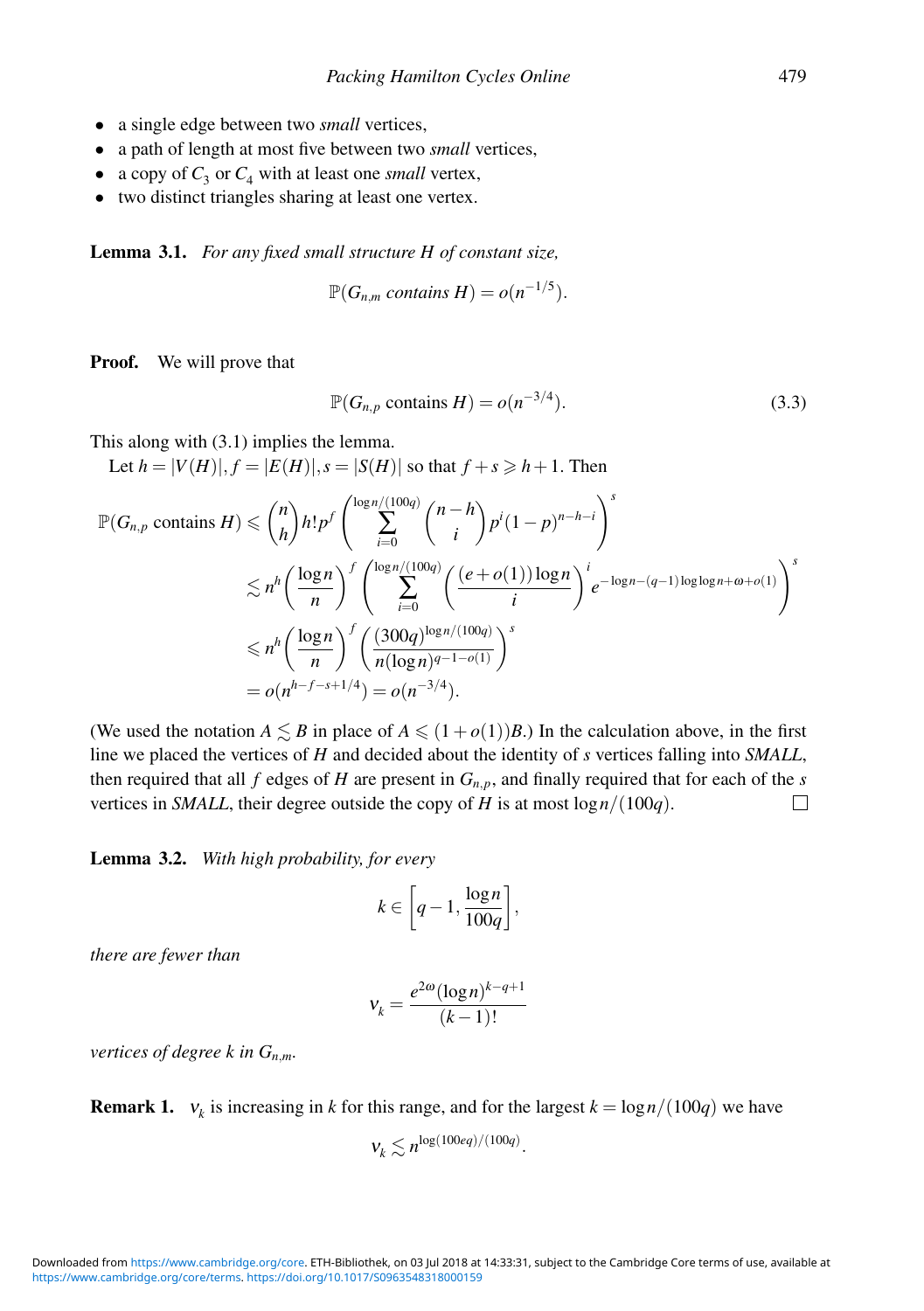**Proof.** Fix *k*, and then we have

 $\mathbb{P}(G_{n,p}$  has at least  $v_k$  vertices of degree at most *k*)

$$
\leq {n \choose v_k} \left( \sum_{\ell=0}^k {n-v_k \choose \ell} p^{\ell} (1-p)^{n-v_k-\ell} \right)^{v_k}
$$
  
\n
$$
= {n \choose v_k} \left( (1+o(1)) {n-v_k \choose k} p^k (1-p)^{n-v_k-k} \right)^{v_k}
$$
  
\n
$$
\leq {n \choose v_k} \frac{n^k}{k!} \left( \frac{\log n + (q-1) \log \log n - \omega}{n} \right)^k e^{-\log n - (q-1) \log \log n + \omega + o(1)} {v_k}
$$
  
\n
$$
\leq \left( \frac{e^{\omega+O(1)}}{(\log n)^{q-1}} \frac{(\log n + q \log \log n)^k}{k! v_k} \right)^{v_k}
$$
  
\n
$$
= \left( \frac{e^{-\omega+O(1)}}{k} \left( 1 + \frac{q \log \log n}{\log n} \right)^k \right)^{v_k}
$$
  
\n
$$
\leq e^{-\omega+O(1)} \frac{(\log n)^{kq/\log n}}{k} {v_k}
$$

The function

$$
f(k) = \frac{(\log n)^{kq/\log n}}{k}
$$

is log-convex, and so *f* is maximized at the extreme values of *k*, specifically

$$
f(q-1) = e^{O(1)} > f\left(\frac{\log n}{100q}\right) = o(1).
$$

Hence,

$$
\mathbb{P}(\exists k : G_{n,p} \text{ has at least } v_k \text{ vertices of degree } k) \leqslant \sum_{k=q-1}^{\log n/(100q)} e^{-\omega v_k/2} = o(1).
$$

Applying (3.2), we see that

$$
\mathbb{P}(\exists k : G_{n,m} \text{ has at least } v_k \text{ vertices of degree } k) = o(1),
$$

which is stronger than required.

**Lemma 3.3.** *With probability*  $1 - o(n^{-10})$ *,*  $G_{n,m}$  *has no vertices of degree*  $\geq 20$ log*n*.

**Proof.** We will prove that w.h.p.  $G_{n,p}$  has the stated property. We can then obtain the lemma by applying (3.2), that is,

$$
\mathbb{P}(\exists v : d(v) \geq 20 \log n) \leq n \binom{n-1}{20 \log n} p^{20 \log n}
$$

$$
\leq n \left( \frac{en}{20 \log n} \frac{2 \log n}{n} \right)^{20 \log n}
$$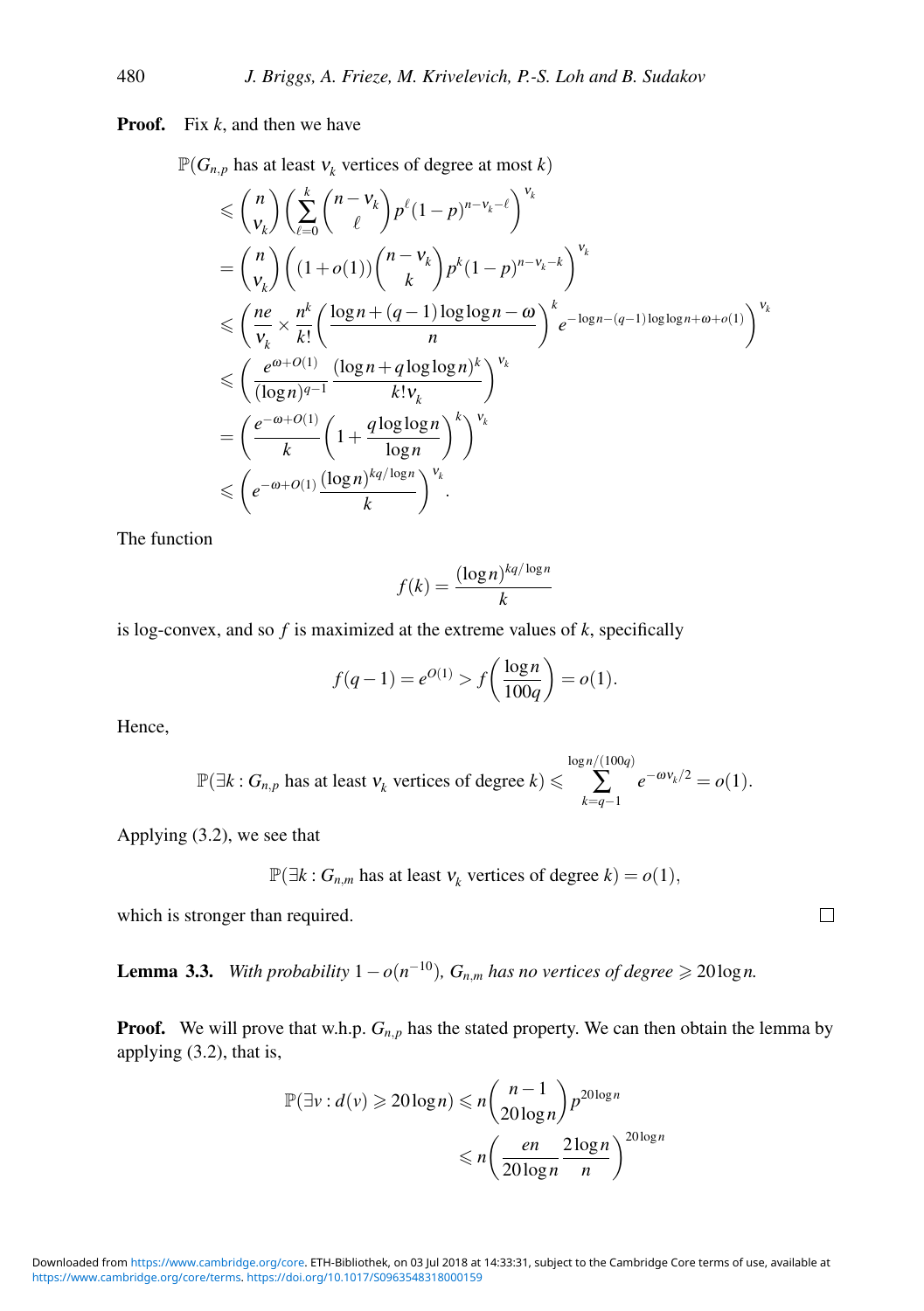$$
\leq n \left(\frac{e}{10}\right)^{20 \log n}
$$
  
=  $o(n^{-10})$ .

#### **4. Analysis of COL**

Let  $\Gamma = G_m$  and let  $d(v)$  denote the degree of  $v \in [n]$  in  $\Gamma$ . Let

$$
\theta_v = \begin{cases} 0 & d(v) \geqslant q, \\ 1 & d(v) = q - 1. \end{cases}
$$

**Lemma 4.1.** *Suppose we run COL as described above. Then w.h.p.*  $|C_v^{(m)}| = \theta_v$  *for all v*  $\in$  [*n*]*.* 

In words, Lemma 4.1 guarantees that the algorithm COL typically performs so that at time *m*, each vertex of degree at least *q* has all colours present at its incident edges, while each vertex of degree  $q-1$  has exactly one colour missing. (It is well known that w.h.p.  $\delta(G_m) = q-1$ : see *e.g.* [7, Section 4.2].)

**Proof.** Fix *v* and suppose *v* has *k* neighbours in *LARGE*, via edges  $\{f_i = vu_i\}_{i=1}^k$ . Then in general  $d(v) - 1 \le k \le d(v)$  as small vertices do not share a path of length two. Also, when *v* is small,  $k = d(v)$ . Write  $t(e)$  for the time  $t \in [1, m]$  at which an edge *e* appears in the random graph process, that is,  $t(e_i) = i$ . Let  $t_i = t(f_i)$  and assume that  $t_i < t_{i+1}$  for  $i > 0$ . We omit  $i = 1$ in the next consideration since  $v$  will always get a colour it needs by time  $t_1$ . (It may get a colour before  $t_1$  through an edge *vw* where *w* is not in *LARGE*.) Every time an  $f_i, i \ge 2$  appears while  $u_i$  needs no additional colours, *v* gets a colour it needs. So for *v* to have  $|C_v^{(m)}| > \theta_v$ at the end of the process, this must happen at most  $q - 2 - \theta$ <sub>v</sub> times, so there is certainly some set

$$
S = \{i_1 < i_2 < \dots < i_s\} \subseteq [2, k] \text{ of } s = k - q + 1 + \theta_v \text{ indices}
$$

whose corresponding edges  $\{f_i, i \in S\}$  incident with *v* satisfy  $C_{u_i}^{(t_i)} \neq \emptyset$ . Let  $\mathbf{T_S}$  denote  $\{t_i : i \in S\}$ and let **U** denote the sequence  $u_1, u_2, \ldots, u_k$ . In the following we will sum over *S* and condition on the choices for  $T_S$  and then estimate the probability that  $C_{u_i}^{(t_i)} \neq \emptyset$  for  $i \in S$ . For a fixed *S* there will be at least  $\binom{m-k}{|S|+1}$  equally likely choices for the set  $\{t_i, i \in \{1\} \cup S\}$ . (We do not condition on *t*<sub>1</sub>. The factor  $t_{i_1} - 1$  in (4.2) below will allow for the number of choices for  $t_1$ .) Let  $\mathcal L$  denote the occurrence of the bound of  $20 \log n$  on the degree of *v* and its neighbours (see Lemma 3.3), and note that  $\mathbb{P}(\mathcal{L}) = 1 - o(n^{-10}).$ 

Taking a union bound over *S*, and letting

$$
A_i := \{C_{u_i}^{(t_i)} \neq \emptyset\},\
$$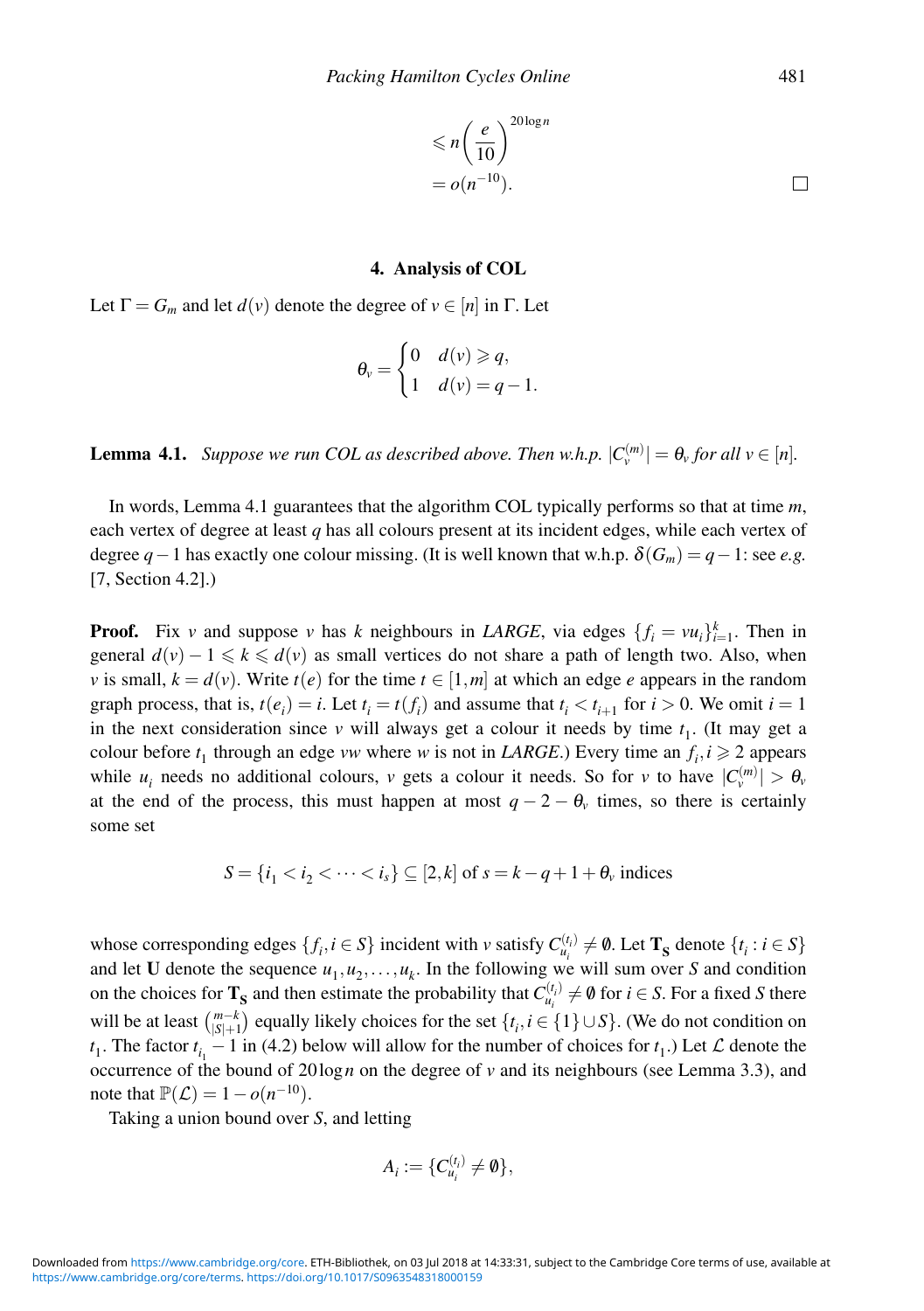we have

$$
\mathbb{P}(|C_{\nu}^{(m)}| > \theta_{\nu} \mid \mathcal{L}, \mathbf{U}) \leqslant \sum_{\substack{S \subset [2,k] \\ |S| = s}} \sum_{t_i : i \in \{1\} \cup S} \frac{1}{\binom{m-k}{k-q+2+\theta_{\nu}}} \mathbb{P}\bigg(\bigwedge_{i \in S} A_i \mid \mathbf{T}_S, \mathbf{U}, \mathcal{L}\bigg) \tag{4.1}
$$

$$
\approx \sum_{\substack{S \subset [2,k] \\ |S|=s}} \sum_{t_i : i \in S} \frac{t_{i_1} - 1}{\binom{m}{k - q + 2 + \theta_v}} \mathbb{P}\bigg(\bigwedge_{i \in S} A_i \mid \mathbf{T}_S, \mathbf{U}, \mathcal{L}\bigg),\tag{4.2}
$$

since there are  $t_{i_1}$  – 1 choices for  $t_1$  and  $k^2 = o(m)$ , implying

$$
\binom{m-k}{k-q+2+\theta_v} \approx \binom{m}{k-q+2+\theta_v},
$$

given  $\mathcal{L}$ . Next let

 $Y_i = \{\text{edges of } u_i \text{ that appeared before } t_i \text{ excluding edges contained in } N^{(m)}(v)\},$  $d_r = d(u_r)$  and  $Z_r := |Y_r|$  for  $r = 1, 2, ..., s$ ,  $D_{\mathbf{S}} = \{d_i : i \in S\}.$ 

Now fix **U** and *S* and  $T_S$  and  $D_S$ .

**Remark 2.** Going back to Algorithm COL, we observe that Step 5 implies that if  $C_v^{(t)} \neq \emptyset$  then *uv* is coloured with a colour in  $C_v^{(t)}$  with probability at least  $1/q$ . This holds regardless of the previous history of the algorithm, and also holds conditional on  $T_s$ ,  $U, D_s$ . Indeed, the random bits used in Step 5 are independent of the history and are distinct from those used to generate the random graphs. The latter explains why we can condition on the future by fixing  $T_S$ ,  $U, D_S$ . We condition on  $\mathcal L$  in order to control *s* as  $O(\log n)$ .

Then,

$$
\mathbb{P}(A_{i_1} \wedge \cdots \wedge A_{i_s} | \mathbf{T}_s, \mathbf{U}, \mathbf{D}_s, \mathcal{L})
$$
\n(4.3)

$$
= \sum_{z_s} \underbrace{\mathbb{P}(A_{i_s} \mid A_{i_1}, \dots, A_{i_{s-1}}, Z_s = z_s, \mathbf{T}_s, \mathbf{U}, \mathbf{D}_s, \mathcal{L})}_{\leq \mathbb{P}(\text{Bin}(z_s, q^{-1}) \leq q-1) \text{ by Remark 2}} \mathbb{P}(A_{i_1}, \dots, A_{i_{s-1}}, Z_s = z_s \mid \mathbf{T}_s, \mathbf{U}, \mathbf{D}_s, \mathcal{L}) \tag{4.4}
$$

$$
\leqslant \sum_{z_s} g(z_s) \sum_{z_{s-1}} \mathbb{P}(A_{i_{s-1}} | A_{i_1}, \dots, A_{i_{s-2}}, Z_{s-1} = z_{s-1}, Z_s = z_s, \mathbf{T}_S, \mathbf{U}, \mathbf{D}_S, \mathcal{L})
$$
\n(4.5)

$$
\times \mathbb{P}(A_{i_1}, \dots, A_{i_{s-2}}, Z_{s-1} = z_{s-1}, Z_s = z_s \mid \mathbf{T}_s, \mathbf{U}, \mathbf{D}_s, \mathcal{L})
$$
\n(4.6)

$$
\leqslant \sum_{z_s,z_{s-1}} g(z_s)g(z_{s-1}) \mathbb{P}(A_{i_1},\ldots,A_{i_{s-2}},Z_{s-1}=z_{s-1},Z_s=z_s \mid \mathbf{T_S},\mathbf{U},\mathbf{D_S},\mathcal{L})
$$
\n(4.7)

$$
\leqslant \sum_{z_s,\dots,z_1} g(z_s) \cdots g(z_2) \mathbb{P}(Z_r = z_r, r = 1,\dots,s \mid \mathbf{T}_S, \mathbf{U}, \mathbf{D}_S, \mathcal{L}) \quad \text{(by induction)}.
$$
\n
$$
(4.8)
$$

Here  $g(z) := \mathbb{P}(\text{Bin}(z, q^{-1}) \leq q - 1)$  for any  $z \geq 0$ .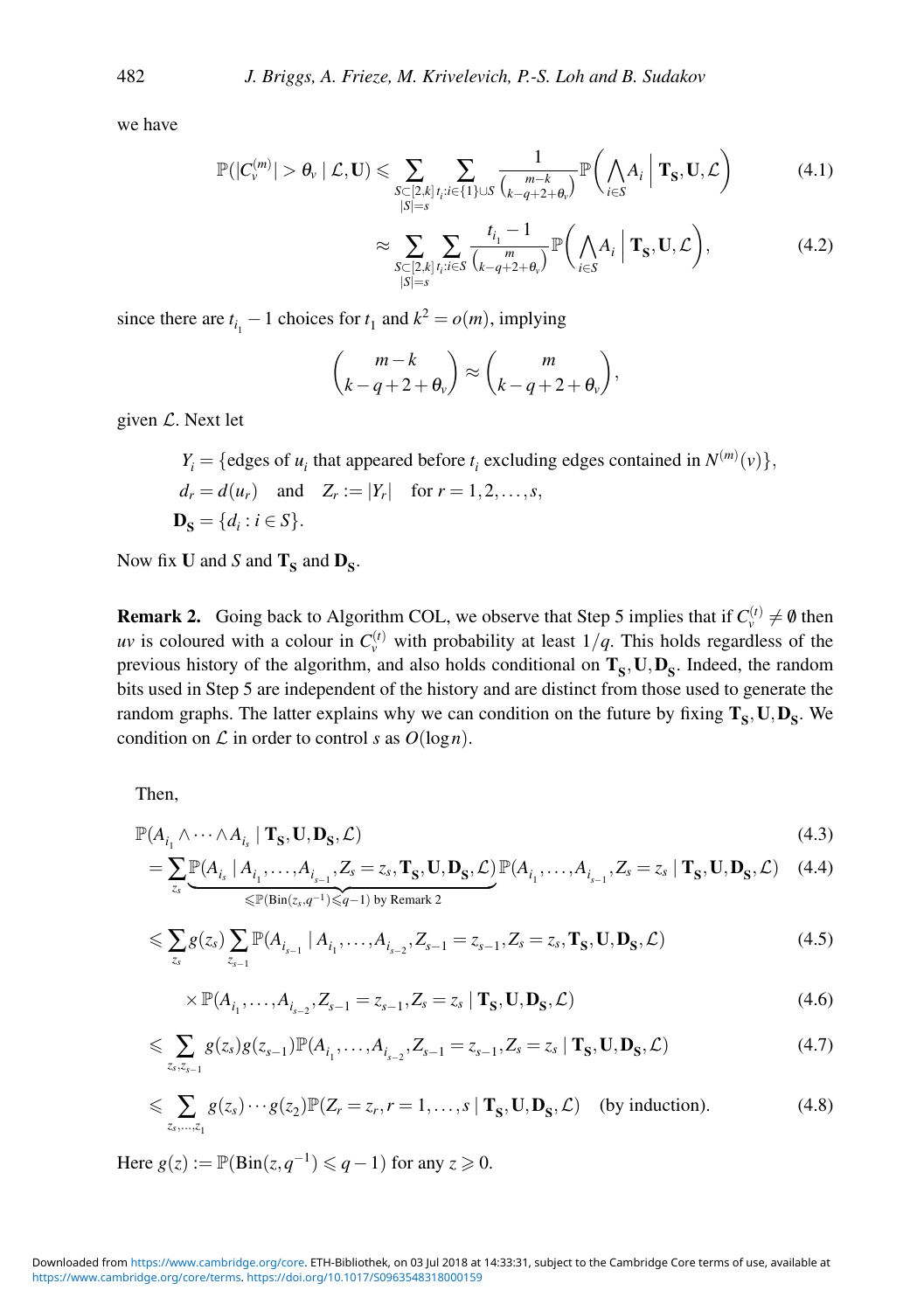**Claim 4.2.**

$$
\mathbb{P}(Z_r=z_r,r=1,2,\ldots,s\mid \mathbf{T_S},\mathbf{U},\mathbf{D_S},\mathcal{L})\leq (1+\tilde{O}(n^{-1}))\prod_{r=1}^s \frac{\binom{t_r}{z_r}\binom{m-t_r}{d_r-z_r}}{\binom{m}{d_r}},
$$

*where*  $\tilde{O}$  *hides polylog factors.* 

**Proof.** Fix

$$
\frac{\log n}{100q} \leq d_1, d_2, \dots, d_s = O(\log n) \quad \text{and} \quad t_1, t_2, \dots, t_s.
$$

Then, for every  $1 \le r \le s$ ,

$$
\mathbb{P}(Z_r = z_r \mid Z_{r-1} = z_{r-1}, \dots, Z_1 = z_1, \mathbf{T}_S, \mathbf{U}, \mathbf{D}_S, \mathcal{L}) \leq (1 + o(n^{-10})) \frac{\binom{t_r}{z_r} \binom{m - t_r}{d_r - z_r}}{\binom{m - d_2 - \dots - d_{r-1} - s}{d_r}} \tag{4.9}
$$

$$
\leq (1 + \tilde{O}(n^{-1})) \frac{\binom{t_r}{z_r} \binom{m - t_r}{d_r - z_r}}{\binom{m}{d_r}}.
$$
\n(4.10)

**Explanation for (4.9).** The first binomial coefficient in the numerator in (4.9) bounds the number of choices for the  $z_r$  positions in the sequence where an edge contributing  $Y_r$  occurs. This holds regardless of  $z_1, z_2, \ldots, z_{r-1}$ . The second binomial coefficient bounds the number of choices for the  $d_r - z_r$  positions in the sequence where we choose an edge incident with  $u_r$  after time *tr*. Conversely, the denominator in (4.9) is a lower bound on the number of choices for the *d<sub>r</sub>* positions where we choose an edge incident with *u<sub>r</sub>*, given  $d_1, d_2, \ldots, d_{r-1}$ . We subtract the extra *s* to (over)count for edges from *v* to  $u_{r+1},...,u_s$ . The factor  $(1+o(n^{-10}))$  accounts for the conditioning on L.

Expanding  $\mathbb{P}(Z_r = z_r, r = 1, \ldots, s \mid \mathbf{T}_s, \mathbf{U}, \mathbf{D}_s, \mathcal{L})$  as a product of  $s = O(\log n)$  of these terms completes the proof of Claim 4.2. П

Going back to (4.8), we see that given  $d_1, d_2, \ldots, d_s$ ,

$$
\mathbb{P}(A_{i_1} \wedge \cdots \wedge A_{i_s} \mid \mathbf{T}_S, \mathbf{U}, \mathbf{D}_S, \mathcal{L}) \tag{4.11}
$$

$$
\lesssim \prod_{r=1}^{s} \sum_{z_r=0}^{d_r} \left( \mathbb{P}(\text{Bin}(z_r, q^{-1}) \leq q-1) \times \frac{\binom{t_r}{z_r} \binom{m-t_r}{d_r - z_r}}{\binom{m}{d_r}} \right) \tag{4.12}
$$

$$
\leqslant \prod_{r=1}^{s} \sum_{z_r=0}^{d_r} \left( C_1 \binom{z_r}{\min\{z_r, q-1\}} \frac{1}{q^{q-1}} \left(1 - \frac{1}{q}\right)^{z_r} \times \frac{\binom{t_r}{z_r} \binom{m-t_r}{d_r - z_r}}{\binom{m}{d_r}} \right) \tag{4.13}
$$

$$
\leqslant \prod_{r=1}^{s} \sum_{z_r=0}^{d_r} \left( C_1 \max\{1, z_r^{q-1}\} e^{-z_r/q} \times \frac{\binom{t_r}{z_r} \binom{m-t_r}{d_r - z_r}}{\binom{m}{d_r}} \right). \tag{4.14}
$$

Here,  $C_1 = C_1(q)$  depends only on q. We will use constants  $C_2, C_3, \ldots$  in a similar fashion without further comment.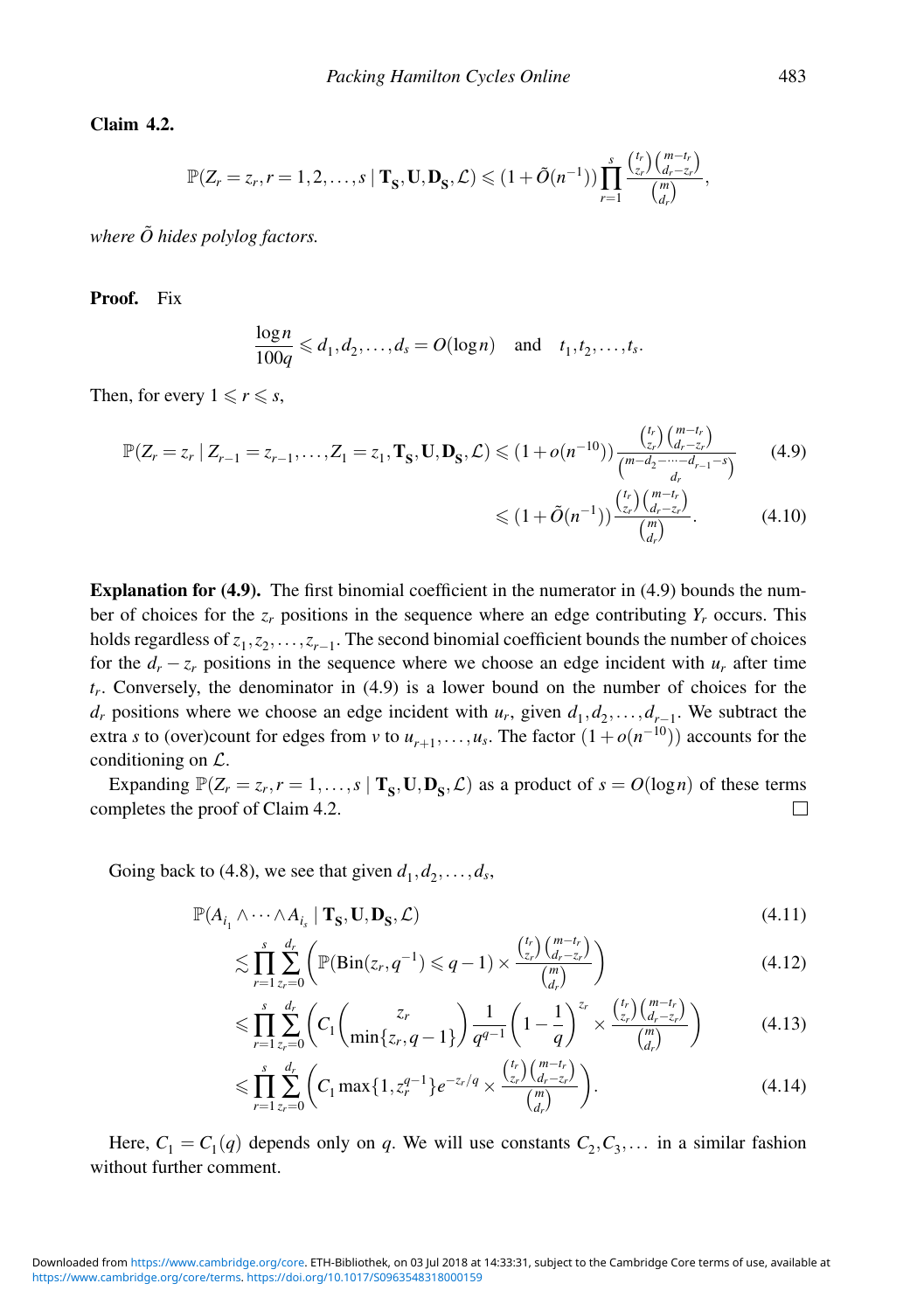**Justification for (4.13).** If  $z_r \leq q-1$  then  $\mathbb{P}(\text{Bin}(z_r, q^{-1}) \leq q-1) = 1$ , and  $C_1 = eq^q$  will suffice. If  $q \leq z_r \leq 10q$  we use

$$
\mathbb{P}(\text{Bin}(z_r, q^{-1}) \leq q-1) \leq 1 \quad \text{and} \quad \binom{z_r}{q-1} \frac{1}{q^{q-1}} \left(1 - \frac{1}{q}\right)^{z_r} \geq \frac{1}{q^{q-1}} \left(1 - \frac{1}{q}\right)^{10q},
$$

and  $C_1 = e^{20}q^q$  will suffice in this case.

If  $z_r > 10q$ , then putting

$$
a_i := \mathbb{P}(\text{Bin}(z_r, q^{-1}) = i) = {z_r \choose i} \frac{1}{q^i} \left(1 - \frac{1}{q}\right)^{z_r - i}
$$

for  $i \leq q-1$ , we see that

$$
\frac{a_i}{a_{i-1}} = \frac{z_r - i + 1}{i} \cdot \frac{1}{q - 1} \ge \frac{z_r - q}{q^2} > \frac{z_r}{2q^2} \ge \frac{5}{q}.
$$

So here

$$
\mathbb{P}(\text{Bin}(z_r, q^{-1}) \leq q - 1) = \sum_{i=0}^{q-1} a_i \leq a_{q-1} \left( 1 + \frac{2q^2}{z_r} + \dots + \left( \frac{2q^2}{z_r} \right)^{q-2} \right)
$$
  

$$
\leq \left( 1 - \frac{1}{q} \right)^{1-q} \left( \left( \frac{z_r}{q-1} \right) \frac{1}{q^{q-1}} \left( 1 - \frac{1}{q} \right)^{z_r} \right) \frac{(q/5)^{q-1} - 1}{q/5 - 1},
$$

and thus  $C_1 = (5q)^q$  suffices. This completes the verification of (4.13).

Now, writing  $(t)$ <sub>z</sub> for the *falling factorial*  $t!/(t-z)! = t(t-1)(t-2)...(t-z+1)$ ,

$$
\frac{\binom{t_r}{z_r}\binom{m-t_r}{d_r-z_r}}{\binom{m}{d_r}} = \binom{d_r}{z_r}\frac{(t_r)_{z_r}(m-t_r)_{d_r-z_r}}{(m)_{d_r}}
$$
\n(4.15)

$$
= \binom{d_r}{z_r} \prod_{i=0}^{z_r-1} \frac{t_r - i}{m - (d_r - z_r) - i} \cdot \prod_{i=0}^{d_r - z_r - 1} \frac{m - t_r - i}{m - i}
$$
(4.16)

$$
\leqslant \left(1+O\left(\frac{d_r^2}{m}\right)\right)\binom{d_r}{z_r}\left(\frac{t_r}{m}\right)^{z_r}\left(1-\frac{t_r}{m}\right)^{d_r-z_r}.\tag{4.17}
$$

Observe next that if  $z_r \geqslant q^2$  then

$$
(z_r)_{q-1} = z_r^{q-1} \prod_{i=0}^{q-1} \left( 1 - \frac{i}{z_r} \right) \geq z_r^{q-1} \left( 1 - \frac{q^2}{2z_r} \right) \geq \frac{z_r^{q-1}}{2}.
$$
 (4.18)

It follows from (4.17) and (4.18) that

$$
\sum_{z_r=q^2}^{d_r} C_1 z_r^{q-1} e^{-z_r/q} \times \frac{\binom{t_r}{z_r} \binom{m-t_r}{d_r-z_r}}{\binom{m}{d_r}}
$$
\n(4.19)

$$
\leq 2C_1 \sum_{z_r=q-1}^{d_r} (z_r)_{q-1} {d_r \choose z_r} \left(\frac{t_r e^{-1/q}}{m}\right)^{z_r} \left(1 - \frac{t_r}{m}\right)^{d_r - z_r} \tag{4.20}
$$

$$
\leq 2C_1(d_r)_{q-1} \left(\frac{t_r}{m}\right)^{q-1} \sum_{z_r=q-1}^{d_r} \left(\frac{d_r-q+1}{z_r-q+1}\right) \left(\frac{t_r e^{-1/q}}{m}\right)^{z_r-q+1} \left(1-\frac{t_r}{m}\right)^{d_r-z_r} \tag{4.21}
$$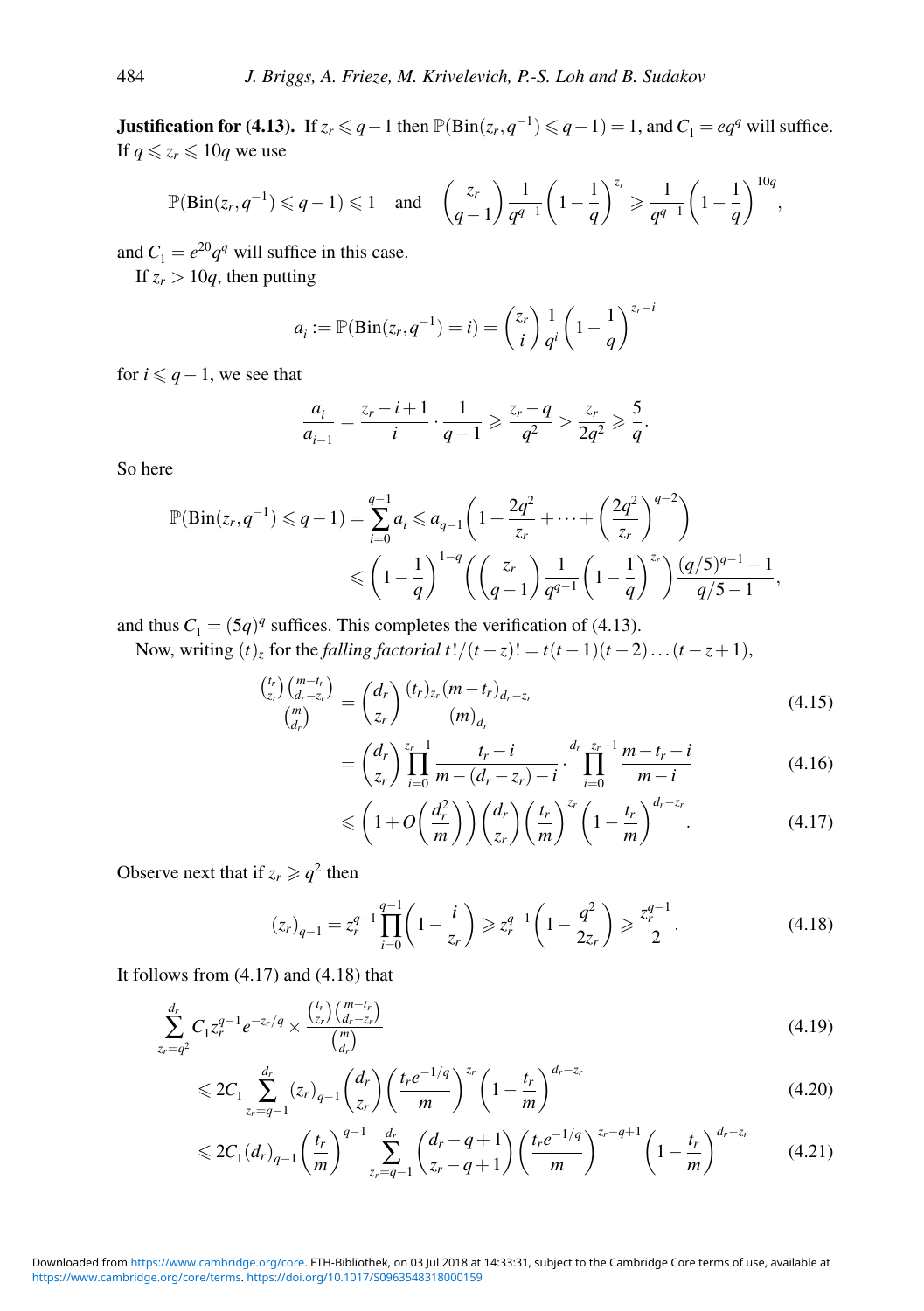$$
\leqslant 2C_1 \left(\frac{d_r t_r}{m}\right)^{q-1} \left(1 - \frac{t_r}{m} (1 - e^{-1/q})\right)^{d_r - q + 1} \tag{4.22}
$$

$$
\leq 2C_1 \left(\frac{d_r t_r}{m}\right)^{q-1} \exp\left\{-\frac{(d_r - q + 1)t_r}{m} (1 - e^{-1/q})\right\}.
$$
\n(4.23)

Furthermore, we must not forget that

$$
\sum_{z_r=0}^{q^2-1} C_1 \max\{1, z_r^{q-1}\} e^{-z_r/q} \times \frac{\binom{t_r}{z_r} \binom{m-t_r}{d_r - z_r}}{\binom{m}{d_r}} \leq C_2 \sum_{z_r=0}^{q^2-1} \frac{\binom{t_r}{z_r} \binom{m-t_r}{d_r - z_r}}{\binom{m}{d_r}}
$$
(4.24)

$$
\leq C_3 \sum_{z_r=0}^{q^2-1} t_r^{z_r} \cdot \frac{(m-t_r)^{d_r-z_r}}{(d_r-z_r)!} \cdot \frac{d_r!}{m^{d_r}} \tag{4.25}
$$

$$
\leqslant C_3 \sum_{z_r=0}^{q^2-1} \left(\frac{d_r t_r}{m}\right)^{z_r} e^{-(d_r-z_r)t_r/m} \tag{4.26}
$$

$$
\leqslant C_4 \psi \left( \frac{d_r t_r}{m} \right),\tag{4.27}
$$

where  $\psi(x) = e^{-x} \sum_{z=0}^{q^2-1} x^z$ . (Now  $z_r \leqslant q^2$  and so the factor  $e^{z_r t_r/m} \leqslant e^{q^2}$  can be absorbed into  $C_4$ .) Going back to  $(4.14)$ , we have

$$
\mathbb{P}(A_{i_1} \wedge \cdots \wedge A_{i_s} | \mathbf{T}_S, \mathbf{U}, \mathbf{D}_S, \mathcal{L})
$$
  
\$\leq C\_S^s \prod\_{r=1}^s \left( \left( \frac{d\_r t\_r}{m} \right)^{q-1} \exp \left\{ -\frac{d\_r t\_r}{m} (1 - e^{-1/q}) \right\} + \psi \left( \frac{d\_r t\_r}{m} \right) \right). \tag{4.28}

It follows from (4.2) and (4.28) that

$$
p_{\nu} := \mathbb{P}(|C_{\nu}^{(m)}| > \theta_{\nu} | \mathbf{T}_{\mathbf{S}}, \mathbf{U}, \mathbf{D}_{\mathbf{S}}, \mathcal{L})
$$
  
\$\leqslant \sum\_{\substack{S \subset [2,k] \\ |S|=s}} \sum\_{t\_i, t\_i \in S} \frac{t\_i C\_{\mathbf{S}}^S}{\binom{m}{s+1}} \prod\_{r=1}^s \left( \left( \frac{d\_r t\_r}{m} \right)^{q-1} \exp \left\{-\frac{d\_r t\_r}{m} (1 - e^{-1/q})\right\} + \psi\left(\frac{d\_r t\_r}{m}\right) \right).

Replacing a sum of products with a product of sums and dividing by *s*! to account for repetitions, we get

$$
p_{\nu} \leqslant \sum_{\substack{S \subset [2,k] \\ |S| = s}} \frac{C_{S}^{s}}{\binom{m}{s+1} s!} \prod_{r=2}^{s} \left( \sum_{t=1}^{m} \left( \left( \frac{d_{r} t}{m} \right)^{q-1} \exp \left\{ -\frac{d_{r} t}{m} (1 - e^{-1/q}) \right\} + \psi \left( \frac{d_{r} t}{m} \right) \right) \right) \tag{4.29}
$$

$$
\times \left( \sum_{t=1}^{m} \left( t \left( \frac{d_1 t}{m} \right)^{q-1} \exp\left\{ -\frac{d_1 t}{m} (1 - e^{-1/q}) \right\} + t \psi\left( \frac{d_1 t}{m} \right) \right) \right). \tag{4.30}
$$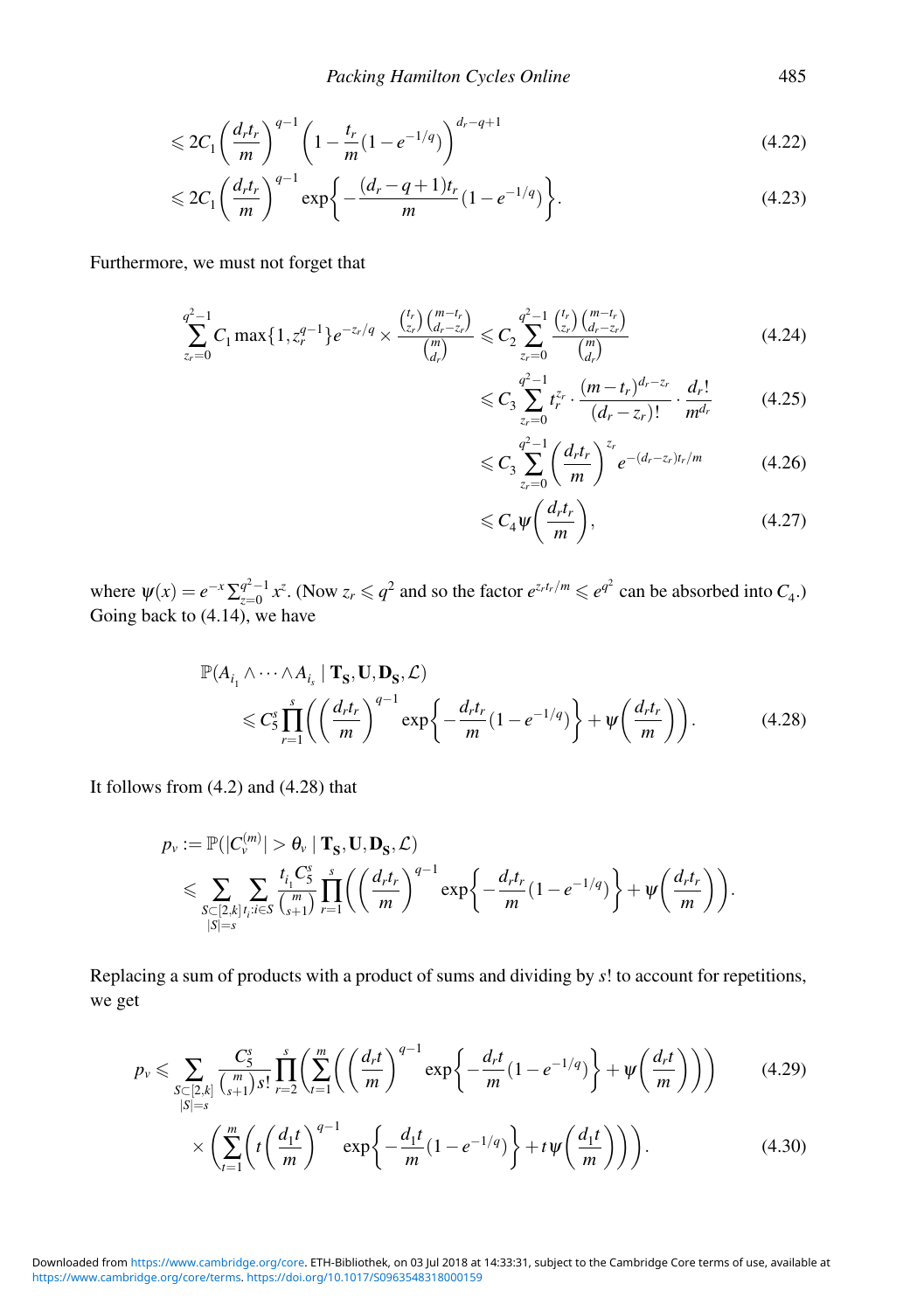We now replace the sums with integrals. This is valid seeing as the summands have a bounded number of extrema, and we replace  $C_5$  with  $C_6$  to absorb any small error factors. Thus

$$
p_{\nu} \leqslant \sum_{\substack{S \subset [2,k] \\ |S|=s}} \frac{C_{6}^{s}}{\binom{m}{s+1} s!} \prod_{r=2}^{s} \left( \int_{t=0}^{\infty} \left[ \left( \frac{d_{r} t}{m} \right)^{q-1} \exp \left\{ -\frac{d_{r} t}{m} (1 - e^{-1/q}) \right\} + \psi \left( \frac{d_{r} t}{m} \right) \right] dt \right) \tag{4.31}
$$

$$
\times \left( \int_{t=0}^{\infty} \left( t \left( \frac{d_1 t}{m} \right)^{q-1} \exp \left\{ -\frac{d_1 t}{m} (1 - e^{-1/q}) \right\} + \Psi \left( \frac{d_1 t}{m} \right) \right) dt \right) \tag{4.32}
$$

$$
= \sum_{\substack{S \subset [2,k] \\ |S|=s}} \frac{C_6^s}{\binom{m}{s+1} s!} \prod_{r=2}^s \left( \frac{m}{d_r} \int_{x=0}^\infty (x^{q-1} e^{-(1-e^{-1/q})x} + \psi(x)) \, dx \right) \tag{4.33}
$$

$$
\times \frac{m^2}{d_1^2} \left( \int_{x=0}^{\infty} (x^q \exp\{-(1-e^{-1/q})x\}) + x \psi(x) dx \right)
$$
 (4.34)

$$
\leqslant \sum_{\substack{S \subset [2,k] \\ |S|=s}} \frac{C_6^s}{\binom{m}{s+1} s!} \cdot \left(\frac{C_7 m}{\min_r \{d_r\}}\right)^{s+1} \tag{4.35}
$$

$$
\leqslant \frac{C_8^k}{(\log n)^{k-q+2+\theta_v}}.\tag{4.36}
$$

Applying Lemmas 3.2 and 3.3 and removing the conditioning on  $T_s$ ,  $U, D_s$ ,  $\mathcal{L}$ , we see that with  $k_0 = \log n/(100q)$ ,

$$
\mathbb{P}(\exists v : |C_v^{(m)}| > \theta_v)
$$
\n
$$
\leq \mathbb{P}(\neg \mathcal{L}) + \sum_{k=q-1}^{k_0} \frac{e^{2\omega} (\log n)^{k-q+1}}{(k-1)!} \times \frac{C_8^k}{(\log n)^{k-q+2+\theta_v}} + n \sum_{k=k_0}^{20\log n} \frac{C_8^k}{(\log n)^{k-q+2}}
$$
\n
$$
\leq o(1) + \frac{e^{2\omega}}{\log n} \sum_{k \geq q-1} \frac{C_8^k}{(k-1)!} + n \sum_{k=k_0}^{20\log n} \frac{C_8^k}{(\log n)^{k/2}}
$$
\n
$$
\leq o(1) + \frac{C_9 e^{2\omega + C_9}}{\log n}
$$
\n
$$
= o(1).
$$

 $\Box$ 

We show next that at time *m*, w.h.p. sets of size up to  $\Omega(n)$  have large neighbourhoods in every colour.

We first prove that typically 'large-degree vertices have large degree in every colour': let  $d_c^*(v)$ denote the number of edges incident with *v* that COL colours *c*, except for those edges that are coloured in Step 3.

**Theorem 4.3.** *There exists*  $\varepsilon = \varepsilon(q) > 0$  *such that w.h.p. on completion of COL every*  $v \in$ *LARGE has*

$$
d_c^*(v) \geqslant \frac{\varepsilon \log n}{1000q} \quad \text{for all } c \in [q].
$$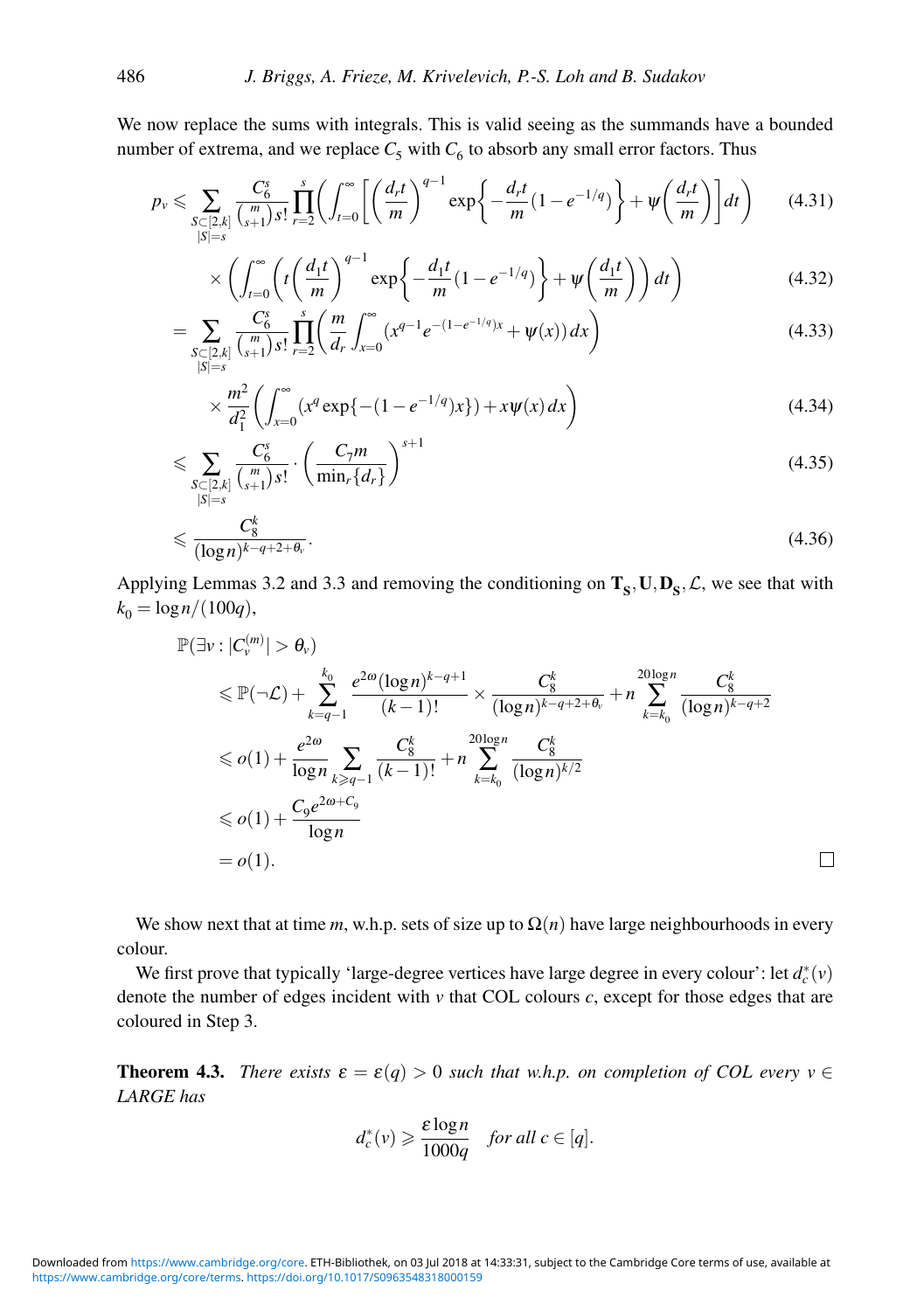Suppose we define a vertex to be *small<sub>c</sub>* if it has  $d_c(v) \le \varepsilon \log n/(1000a)$ . Theorem 4.3 says w.h.p. the set of *small<sub>c</sub>* vertices *SMALL<sub>c</sub>* ⊂ *SMALL* so that by Lemma 3.1, *G* does not contain any  $small_c$  structures of constant size. Here a *small<sub>c</sub>* structure is a small structure made up of *small<sub>c</sub>* vertices.

The proof of Theorem 4.3 will follow from Lemmas 4.4, 4.5 and 4.6 below.

**Lemma 4.4.** *There exists*  $\delta = \delta(q) > 0$  *such that the following holds w.h.p. Let Full', Full be as in Definition 2. Then*  $|Full'| \geqslant n - 203qn/(\varepsilon \log n)$  *and*  $|Full| \geqslant n - n^{1-\delta}$ .

**Proof.** We first note that for  $v \in [n]$ , if  $t_{\varepsilon} = \varepsilon n \log n$  then

$$
\mathbb{P}\bigg(d^{(t_{\varepsilon}/2)}(\nu) < \lambda_0 := \frac{\varepsilon \log n}{100}\bigg) \leqslant 3n^{-\varepsilon/2} < n^{-\varepsilon/3}.\tag{4.37}
$$

Indeed, with  $p_1 = \frac{t_{\varepsilon}}{2} / \binom{n}{2}$  we see that in the random graph model  $G_{n,p_1}$ ,

$$
\mathbb{P}(d(v) < \lambda_0) = \sum_{i=0}^{\lambda_0 - 1} \binom{n}{i} p_1^i (1 - p_1)^{n - i} \\
&\leq 2 \binom{n}{\lambda_0} p_1^{\lambda_0} (1 - p_1)^{n - \lambda_0} \\
&\leq 2 \left( \frac{ne p_1}{\lambda_0} \right)^{\lambda_0} n^{-\varepsilon + o(1)} \leq n^{-\varepsilon/2}.\n\tag{4.38}
$$

The first inequality follows from the fact that the ratio of successive summands in the sum is at least  $(n-\lambda_0)p_1/\lambda_0 > 50$ .

Equation (4.37) now follows from (3.2) (with  $p$  replaced by  $p_1$ ) and (4.38).

Thus the Markov inequality shows that with probability at least  $1-n^{-\epsilon/3}$ , at least  $n-n^{1-\epsilon/6}$  of the vertices *v* have  $d^{(t_{\varepsilon}/2)}(v) \ge \varepsilon \log n/100$ . Now note that at most *qn* of the first  $t_{\varepsilon}/2$  edges were restricted in colour by being incident to at least one needy vertex. This is because each time a needy vertex gets an edge incident to it, the total number of needed colours decreases by at least one. Therefore at most 200*qn*/(<sup>ε</sup> log*n*) of these vertices *v* have fewer than <sup>ε</sup> log*n*/200 of their  $\geqslant \varepsilon \log n/100$  initial edges coloured completely at random, as in Step 4 of COL. Hence, there are at least  $n-201qn/(\varepsilon \log n)$  vertices *v* which have  $d^{(t_\varepsilon/2)}(v) \geqslant \varepsilon \log n/100$  and  $\varepsilon \log n/200$  edges of fully random colour. For such a *v*, and any colour *c*,

$$
\mathbb{P}\left(d_c^{(t_c/2)}(v) < \frac{\varepsilon \log n}{1000q}\right) \leq \mathbb{P}\left(\text{Bin}\left(\frac{\varepsilon \log n}{200}, \frac{1}{q}\right) \leq \frac{\varepsilon \log n}{1000q}\right) \leq \exp\left\{-\frac{1}{2} \cdot \frac{16}{25} \cdot \frac{\varepsilon \log n}{200q}\right\} \leq n^{-\varepsilon/1000q}.\tag{4.39}
$$

So  $\mathbb{P}(v \notin Full') \le qn^{-\varepsilon/1000q}$ , and the Markov inequality shows that w.h.p.

$$
|Full'| \ge n - \frac{201qn}{\varepsilon \log n} - n^{1-\varepsilon/2000q} \ge n - \frac{202qn}{\varepsilon \log n}.
$$
 (4.40)

Now, for  $v \notin Full'$ , let  $S(v) := Full' \setminus N^{(t_{\varepsilon}/2)}(v)$ . Since  $d^{(t_{\varepsilon}/2)}(v) \leq d(v) \leq 20 \log n$ , we have  $|S(v)| \geq$  $n-203qn/(\varepsilon \log n)$ . Furthermore, every  $w \in S(v)$  is no longer needy, and so among the next  $t_{\varepsilon}/2$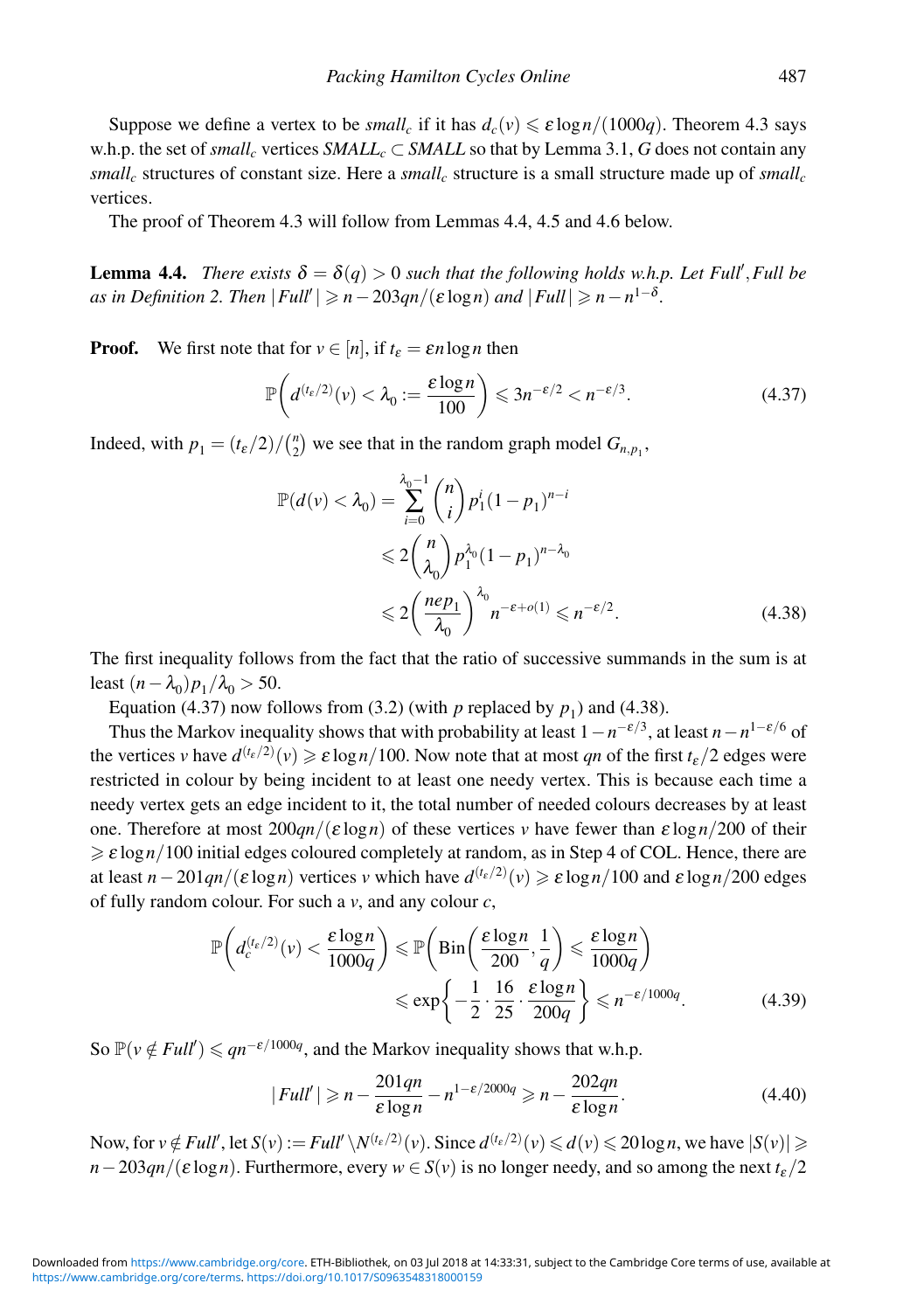edges, at most *q* of the edges between *v* and  $S(v)$  have their choice of colour restricted by *v*, and the rest are coloured randomly as in Step 4 of COL. Now

$$
\mathbb{P}\bigg(|e(v, S(v))| < \frac{\varepsilon \log n}{100}\bigg) = O(n^{-\varepsilon/3})
$$

by a similar calculation to (4.38). Conditioning on  $|e(v, S(v))| \ge \varepsilon \log n/100$  we have  $\mathbb{P}(v \notin S(v))$  $Full$ )  $\leq qn^{-\epsilon/1000q}$  by a similar calculation to (4.39) and so  $|Full| \geq n - n^{1-\epsilon/2000q}$  with probability  $\geq 1 - O(n^{-\epsilon/2000q})$  by the Markov inequality. П

We are working towards showing that vertices with low degree in some colour must have a low overall degree. The point is that all *Full* vertices no longer need additional colours later than  $t_{\varepsilon} = \varepsilon n \log n$ , so any new edge connecting *Full* to *V* \ *Full* after time  $t_{\varepsilon}$  has its colour determined by the vertex not in *Full*, as in Step 2 of COL. Indeed, suppose a vertex  $v \notin Full$  has at least ε log<sub>*n*</sub>/400 edges to *Full* after time  $t<sub>ε</sub>$ . Then *v* gets at least ε log<sub>*n*</sub>/(400*q*) > ε log<sub>*n*</sub>/(1000*q*) edges of every colour incident with it.

**Lemma 4.5.** *With high probability there are no vertices*  $v \notin$  *Full with at least*  $\epsilon \log n/200$  *edges after time t<sub>ε</sub>, i.e.,*  $d^{(m)}(v) - d^{(t_e)}(v) \ge \varepsilon \log n/200$  *but with at most*  $\varepsilon \log n/400$  *of these edges to Full.*

**Proof.** Take any vertex  $v \notin Full$  and consider the first  $\varepsilon \log n/200$  edges incident to *v* after time  $t_{\epsilon}$ . We must estimate the probability that at least half of these edges are to vertices not in *Full*. We bound this by

$$
{\binom{\varepsilon \log n/200}{\varepsilon \log n/400}} {\left(\frac{n^{1-\delta}}{n-20\log n}\right)}^{\varepsilon \log n/400} = o(1/n).
$$

We subtract off a bound of  $20 \log n$  on the number of edges from *v* to *Full* in  $E_{t_{\varepsilon}}$ . Note that we do not need to multiply by the number of choices for *Full*, as *Full* is defined by the first  $t<sub>\epsilon</sub>$  edges. There are at most *n* choices for *v* and so the lemma follows.  $\Box$ 

**Lemma 4.6.** *There are no* large *vertices v with*  $d^{(m)}(v) - d^{(t_{\varepsilon})}(v) < \varepsilon \log n/200$ .

**Proof.** Any *v* satisfying these conditions must have  $d^{(t_{\varepsilon})}(v) \geq \log n/(200q)$ , if  $\varepsilon \leq 1/q$  say. However, with  $p_2 = t_{\varepsilon}/\binom{n}{2}$  we have that in the random graph model  $G_{n,p_2}$ ,

$$
\mathbb{P}\left(d(v) \geqslant \frac{\log n}{200q}\right) \leqslant {n \choose \log n/200q} p_2^{\log n/200q} \leqslant (400qe\epsilon)^{\log n/200q} = o(n^{-2}),\tag{4.41}
$$

for  $\varepsilon$  sufficiently small.

The result follows by taking a union bound over choices of  $\nu$  and using (3.2) (again noting  ${n \choose 2} p_2 = t_{\varepsilon} \longrightarrow \infty$ ).  $\Box$ 

**Proof Proof of Theorem 4.3.** It follows from Lemmas 4.5 and 4.6 that every large vertex has at least  $\varepsilon \log n/400$  edges to *Full* that occur after time  $t_{\varepsilon}$ . These edges will provide all needed edges of all colours.  $\Box$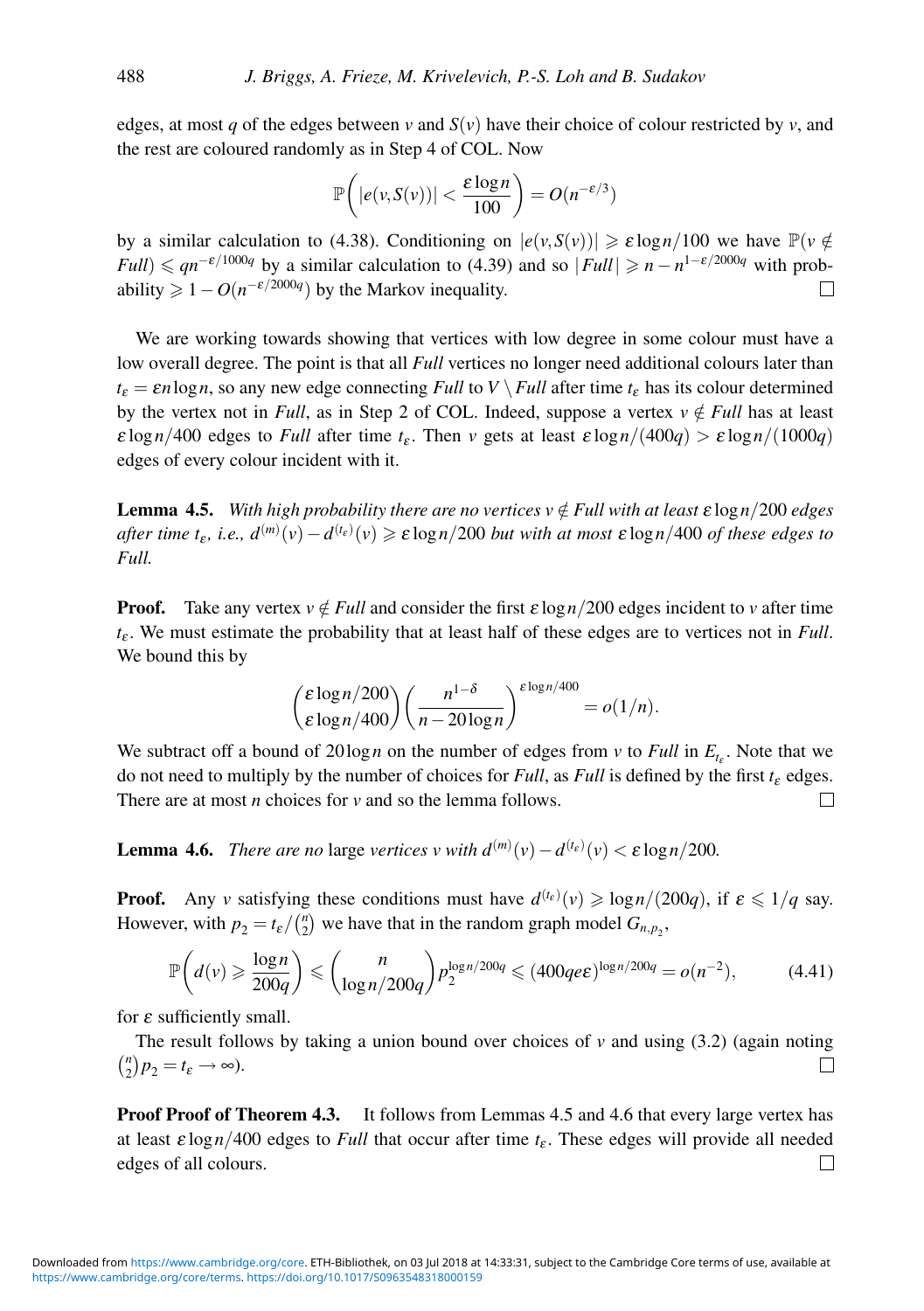It is known that w.h.p.  $m \le \tau_a \le m' = m + 2\omega n$ : see Erdős and Rényi [6]. We have shown that at time *m* all vertices, other than vertices of degree *q*−1, are incident with edges of all colours. Furthermore, vertices of degree *q* − 1 are only missing one colour. As we add the at most 2ω*n* edges needed to reach  $\tau_q$  we find (see Claim 4.7 below) that w.h.p. the edges we add incident to a vertex *v* of degree *q*−1 have their other end in *LARGE*. As such COL will now give vertex *v* its missing colour.

**Claim 4.7.** *With high probability an edge of*  $E_{m'} \setminus E_m$  *that meets a vertex of degree q* − 1 *in*  $G_m$ *has its other end in LARGE.*

**Proof.** It follows from Lemma 3.2 that at time *m* and later there are w.h.p. at most  $e^{2\omega}$  vertices of degree *q*−1 and at most

$$
M = \sum_{k=q-1}^{\log n/100q} \frac{e^{2\omega} (\log n)^{k-q+1}}{(k-1)!} \leq 2e^{2\omega} \left( \frac{e \log n}{\log n/100q} \right)^{-q+1+\log n/100q} \leq n^{1/3}
$$

vertices in *SMALL*. (The first inequality follows from the fact that the summands grow by a factor of at least 100*q*.)

Thus the probability that there is an edge contradicting the claim is at most

$$
2\omega n \times \frac{e^{2\omega} \times n^{1/3}}{\binom{n}{2} - m'} = o(1).
$$

We remind the reader that  $q = 2\sigma$  where we only use  $\sigma$  colours. We apply the above analysis by identifying colours mod  $\sigma$ . We therefore have the following.

**Corollary 4.8.** *With high probability the algorithm COL applied to*  $G_{\tau_{\alpha}}$  *yields a colouring for which*  $d_c^*(v) \geqslant 2$  *for all*  $v \in [n]$ *.* 

**Proof.** We can see from the above that w.h.p. at time  $\tau_{2\sigma}$  we have that  $d_c(v) \geq 2$  for all  $c \in$  $[\sigma], v \in [n]$ . Furthermore, by construction, for each  $c \in [q], v \in [n]$  the first edge incident with *v* that gets colour *c* will be in  $E_c^*$ . (The only time we place an edge in  $E_c^+$  is when it joins two full vertices.)  $\Box$ 

From now on we think in terms of  $\sigma$  colours.

#### **4.1. Expansion**

For a set  $S \subseteq [n]$  we let

$$
N_c^*(S) = \{v \notin S : \exists u \in S \ s.t. \ uv \in E_c^*\} \subset N_c(S).
$$

Let

$$
\alpha = \frac{1}{10^6 q}.
$$

**Lemma 4.9.** *Then w.h.p.*  $|N_c^*(S)| \geq 19|S|$  *for all S* ⊂ *LARGE,*  $|S| \leq \alpha n$ .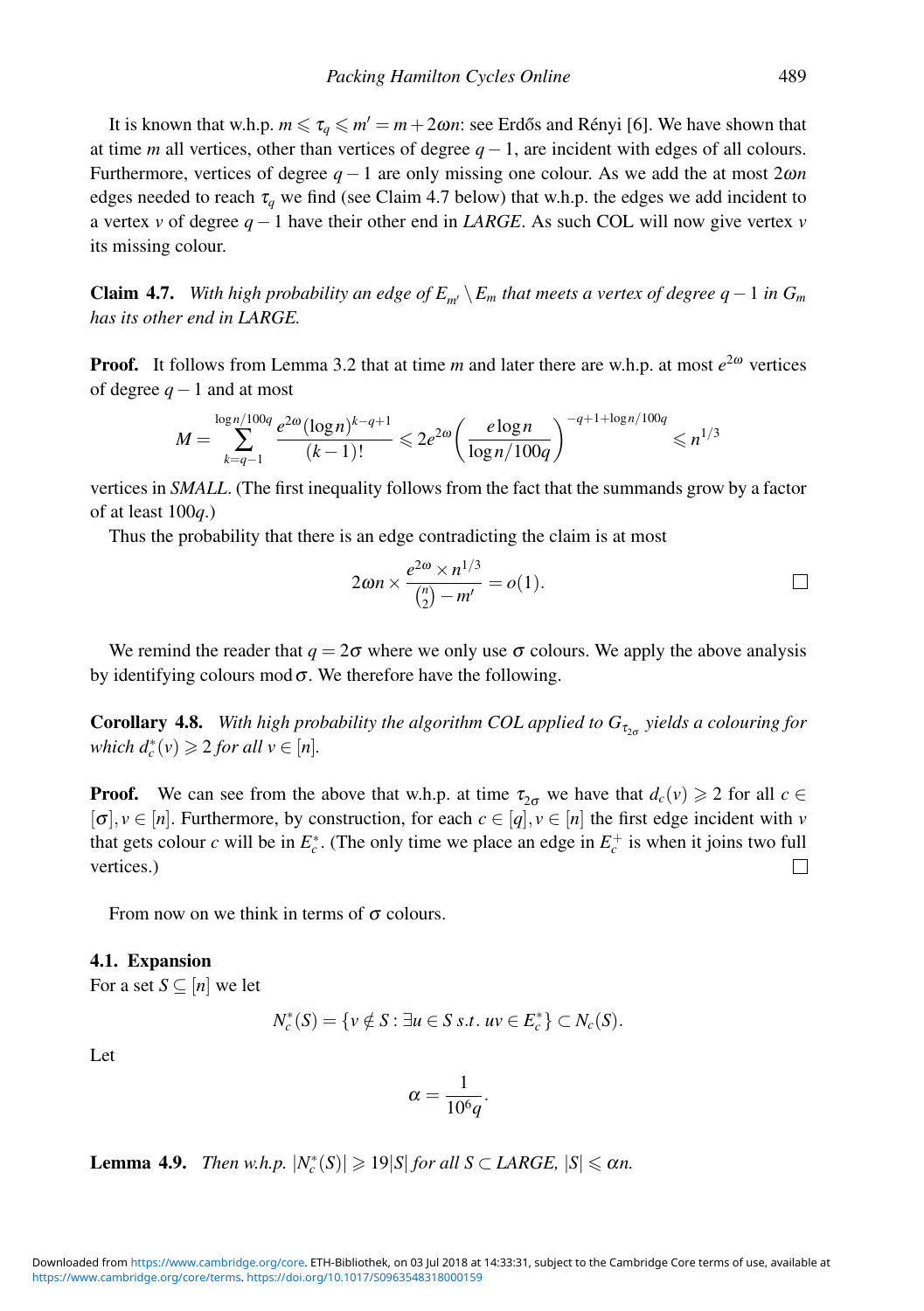**Claim 4.10.** *At time m, for every*  $R \subset V(G)$  *with*  $|R| \leq n/(\log n)^3$ *, there are w.h.p. at most* 2 $|R|$ *edges within R of colour c for every*  $c \in [q]$ *.* 

**Proof.** [Proof of claim.] We will show that w.h.p. every such *R* does not have this many edges irrespective of colour. Note that the desired property is monotone decreasing, so it suffices to use (3.2) and show this occurs w.h.p. in  $G_{n,p}$ :

$$
\mathbb{P}\left(\exists |R| \leqslant \frac{n}{(\log n)^3} : |E(G[R])| > 2|R|\right)
$$
\n
$$
\leqslant \sum_{r=4}^{n/(\log n)^3} {n \choose r} {r \choose 2} p^{2r}
$$
\n
$$
\leqslant \sum_{r=4}^{n/(\log n)^3} \left(\frac{ne}{r} \left(\frac{re^{1+o(1)}\log n}{4n}\right)^2\right)^r
$$
\n
$$
\leqslant \sum_{r=4}^{n/(\log n)^3} \left(\frac{r}{n} \cdot \frac{e^{3+o(1)}(\log n)^2}{16}\right)^r = o(n^{-3}).\qquad\qquad\Box
$$

Proof. [Proof of Lemma 4.9.]

*Case 1.*  $|S| \leq n/(\log n)^4$ .

We may assume that  $S \cup N_c^*(S)$  is small enough for Claim 4.10 to apply (otherwise  $|N_c^*(S)| \geq$  $n/(\log n)^3 - n/(\log n)^4$  so that *S* actually has logarithmic expansion in colour *c*). Then, using  $e_c$ to denote the number of edges in colour *c*, and using Theorem 4.3,

$$
\frac{\varepsilon \log n}{1000q}|S| \leqslant \sum_{v \in S} d_c^*(v) = 2e_c(S) + e_c(S, N_c^*(S)) \leqslant 4|S| + 2|N_c^*(S) \cup S|.
$$

Hence,

$$
|N_c^*(S)| \geqslant \frac{\varepsilon \log n}{2001q}|S| \geqslant 19|S|,
$$

which verifies the truth of the lemma for this case.

*Case 2.*  $n/(\log n)^4 \leqslant |S| \leqslant n/(50\log n)$ .

Let

$$
m_+ := \frac{n \log n}{8q}.
$$

Let  $E_c^+$ ,  $E_c^*$  denote the edges of  $E^+$ ,  $E^*$  respectively, which are coloured *c*. We begin by proving the following claim.

**Claim 4.11.**  $|E_c^+|, |E_c^*| \ge m_+ \text{ w.h.p.}$ 

**Proof.** Once *Full* has been formed, it follows from Lemma 4.4 that at most

$$
(n^{1-\delta}(n-n^{1-\delta})) + \binom{n^{1-\delta}}{2} < 2n^{-\delta}\binom{n}{2}
$$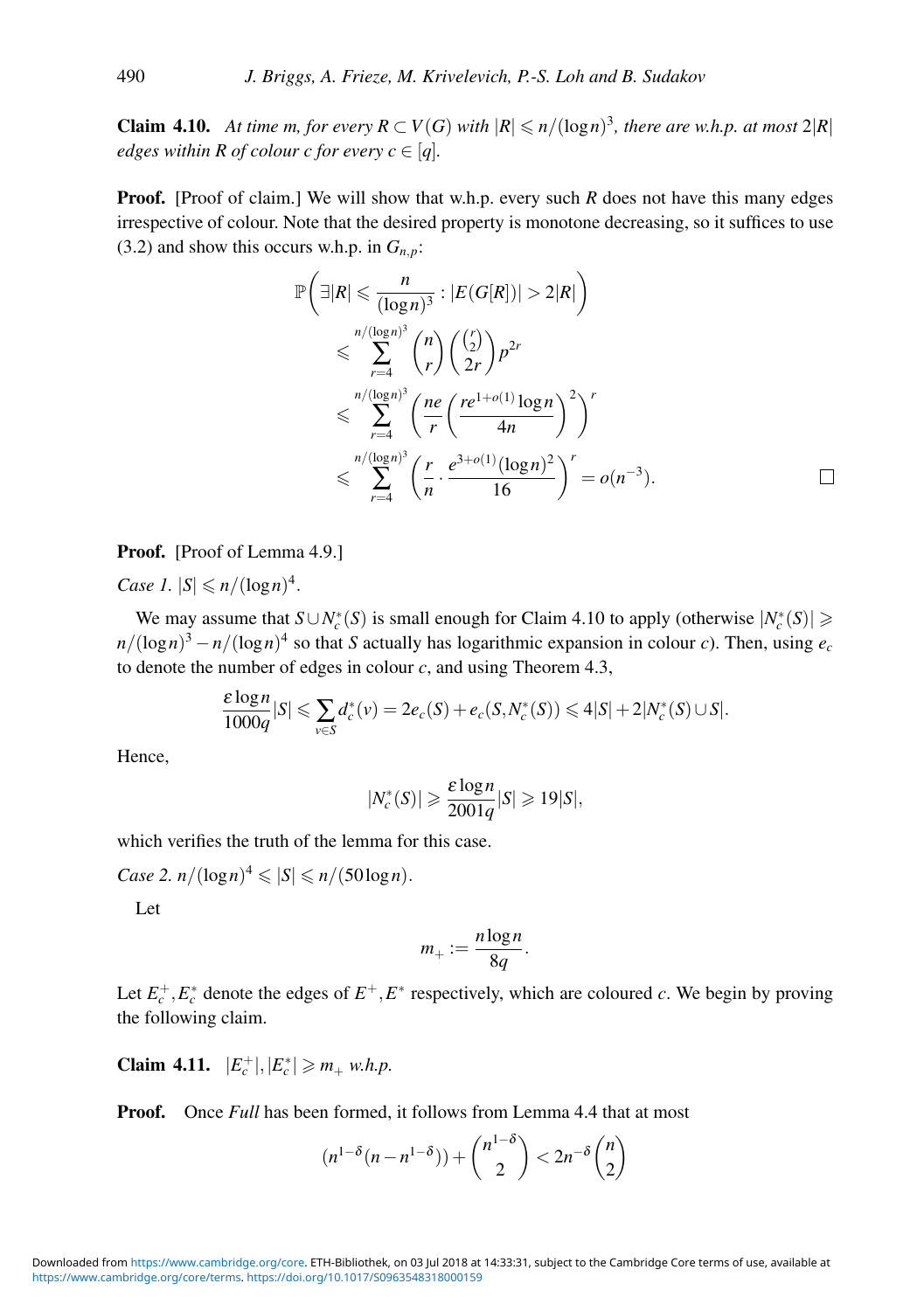spaces remain in  $E(Full, V \setminus Full)$  or  $E(V \setminus Full)$ . For each of the  $m - t<sub>\epsilon</sub> \sim (1/2 - \epsilon)n \log n$ edges appearing thereafter, since  $\leq n \log n < n^{-\delta} {n \choose 2}$  edges have been placed already, each has a probability  $\geq 1 - 4n^{-\delta}$  of having both ends in *Full*, independently of what has happened previously. Applying the Chernoff bounds (see *e.g.* [7, Chapter 21.4]) we see that the probability that fewer than  $\frac{1}{3}n\log n$  of these  $(1/2 - \varepsilon)n\log n$  edges were between vertices in *Full* is at most *e*−Ω(*n*log*n*) . We remind the reader that every edge with both endpoints in *Full* is randomly coloured and placed in  $E^+$  or  $E^*$  in Step 3 of COL.

So, we may assume there are at least  $(3q)^{-1}n \log n$  of these edges in  $E^+ \cup E^*$  of colour *c* in expectation and then the Chernoff bounds imply that there are at least  $(8q)^{-1}n \log n = m^+ \text{ w.h.p.}$ in both  $E^+$  and  $E^*$ .  $\Box$ 

Suppose there exists *S* as above with

$$
|N_c^*(S)| < \frac{\log n}{1000q}|S|.
$$

For  $F := S \cap Full$ , note that  $|F| \geqslant |S| - n^{1-\delta} = |S|(1 - o(1))$ . Therefore

$$
|N_c^*(F) \cap Full| < \frac{\log n}{1000q}|S| \leqslant \frac{\log n}{999q}|F|.
$$

We will show that w.h.p. there are no such  $F \subseteq Full$ .

We consider the graphs  $H_1 = G_{|Full|, m_+} \backslash E_{t_{\varepsilon}}$  and the corresponding independent model  $H_2 =$  $G_{|Full|, p_{+}} \setminus E_{t_{\varepsilon}}$  where  $p_{+} \sim \log n/(4qn)$ . We will show that w.h.p.  $H_2$  contains no set *F* of the postulated size and small neighbourhood. Together with (3.2) (and  $\binom{|Full|}{2}p_+ \to \infty$ ) this implies that w.h.p.  $H_1$  has no such set either. Note that by Lemma 3.3, we see that w.h.p. at most 20|*F*|log*n* edges of  $E_{t_s}$  are incident with *F*. This calculation is relevant because  $(E^* \setminus E_{t^*})$ 's only dependence on  $E_{t_{\varepsilon}}$  is that it is disjoint from it.

Hence, in  $H_2$ ,

$$
\mathbb{P}(\exists F) \leqslant \sum_{f=(n-o(n))/(\log n)^4}^{n/50\log n} \sum_{k=0}^{\left(\log n/(999q)\right)f} \binom{|Full|}{f} \binom{|Full|}{k} f^k p_+^k (1-p_+)^{(|Full|-k)f-20f\log n} \leqslant \sum_{f=(n-o(n))/(\log n)^4}^{n/50\log n} \sum_{k=0}^{\left(\log n/(999q)\right)f} \underbrace{\left(\frac{ne}{f}\right)^f \left(\frac{nf}{k} \cdot \frac{\log n}{qn}\right)^k e^{-nf p_+(1-o(1))}}_{u_{f,k}}.
$$

Here, the ratio

$$
\frac{u_{f,k+1}}{u_{f,k}} = \frac{f \log n}{q(k+1)} \left(\frac{k}{k+1}\right)^k \geq 999/e.
$$

Therefore,

$$
\mathbb{P}(\exists F) \leq 2 \sum_{f \sim n/(\log n)^4}^{n/50 \log n} \left( \frac{ne}{f} \cdot (999)^{\log n/(999q)} n^{-1/5q} \right)^f
$$
  

$$
\leq 2n(3(\log n)^4 n^{-1/10q})^{(1-o(1))n/(\log n)^4} = o(1).
$$

*Case 3.*  $n/(50 \log n) \le |S| \le n/(10^6 q)$ .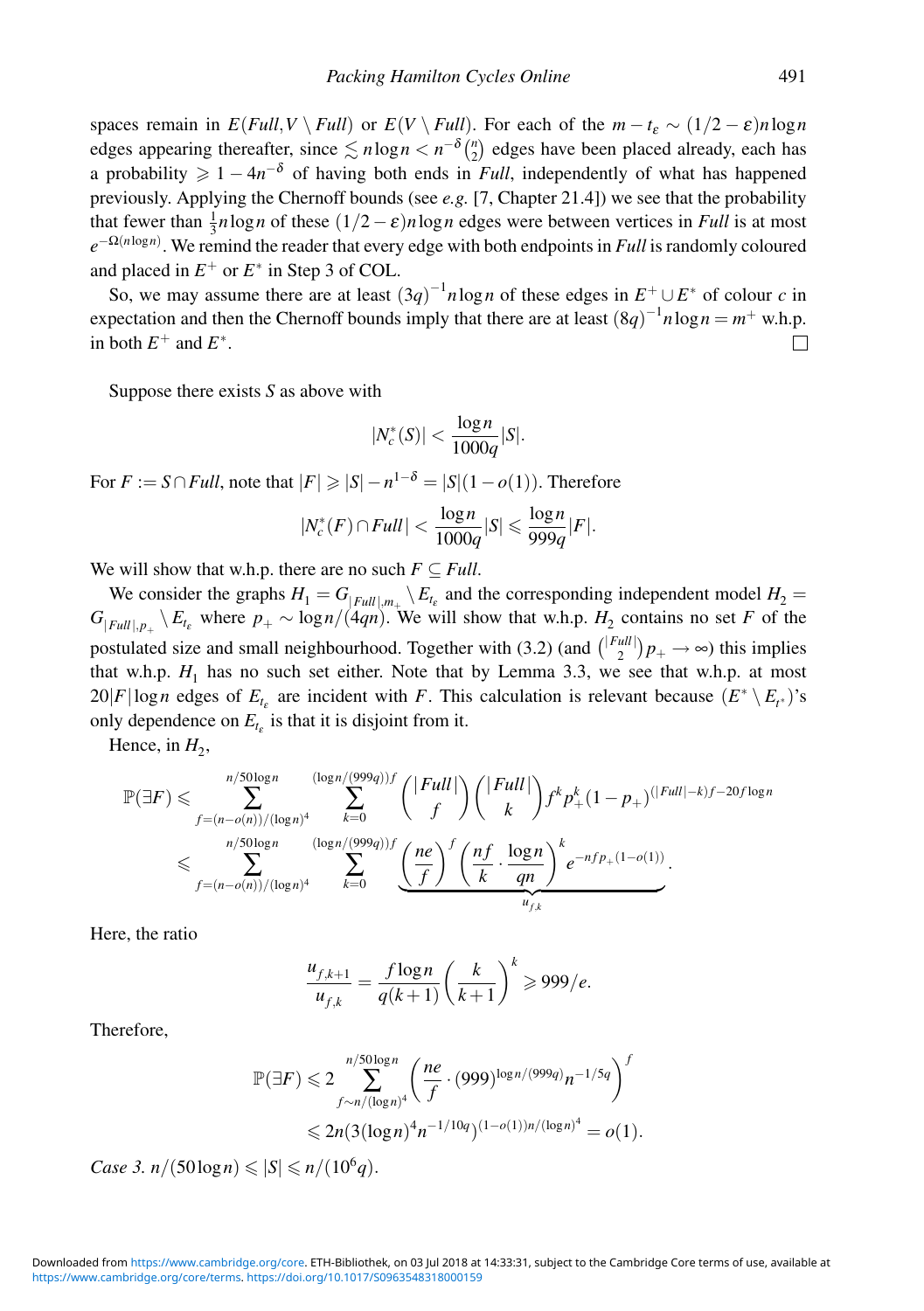Choose any *S*<sub>1</sub> ⊂ *S* of size *n*/(50log *n*), then

$$
|N_c^*(S)| \ge |N_c^*(S_1)| - |S| \ge \frac{\log n}{1000q} \cdot \frac{n}{50 \log n} - \frac{n}{10^6 q} = 19 \alpha n \ge 19 |S|.
$$

The following corollary applies to the subgraph of  $G_{\tau_{2\sigma}}$  induced by  $E_c^*$ .

**Corollary 4.12.** *With high probability*  $|N_c^*(S)| \ge 2|S|$  *for all*  $S \subset V(G)$  *with*  $|S| \le \alpha n$ .

**Proof.** We know from Corollary 4.8 that w.h.p. at time *m* every vertex *v* has  $d_c^*(v) \ge 2$ . Let  $S_2 = S \cap LARGE$ ,  $S_1 = S \setminus S_2$ . Then

$$
|N_c^*(S)| = |N_c^*(S_1)| + |N_c^*(S_2)| - |N_c^*(S_1) \cap S_2| - |N_c^*(S_2) \cap S_1| - |N_c^*(S_1) \cap N_c^*(S_2)|
$$
  
\n
$$
\geq |N_c^*(S_1)| + |N_c^*(S_2)| - |S_2| - |N_c^*(S_2) \cap S_1| - |N_c^*(S_1) \cap N_c^*(S_2)|.
$$

Clearly,  $|S_2| \le |S| \le \alpha n$ , and so Lemma 4.9 gives  $|N_c^*(S_2)| \ge 19|S_2|$ , w.h.p. Also, recall from Lemma 3.1 that w.h.p. there are no small structures in  $G_m$ , and since *SMALL<sub>c</sub>* ⊂ *SMALL* w.h.p., this means there are no small-*c*-structures either. In particular,

- no *small<sub>c</sub>* vertices are adjacent and there is no path of length two between *small<sub>c</sub>* vertices, which implies that  $|N_c^*(S_1)| \geq 2|S_1|$  and  $|N_c^*(S_2) \cap S_1| \leq |S_2|$ .
- in addition, there is no  $C_4$  containing a *small<sub>c</sub>* vertex, and no path of length four between *small<sub>c</sub>* vertices. This means that  $|N_c^*(S_1) \cap N_c^*(S_2)| \le |S_2|$ .

We deduce that  $|N_c^*(S)|$  ≥ 2| $S_1|$  + 19| $S_2|$  − 3| $S_2|$  ≥ 2|*S*|.

Recall that  $\Gamma_c^*$  is the subgraph induced by edges of colour *c* that are not in  $E^+$ .

**Corollary 4.13.** *With high probability*  $\Gamma_c^*$  *is connected for every*  $c \in [q]$ *.* 

**Proof.** If  $[S, V \setminus S]$  is a cut in  $\Gamma_c^*$  then Corollary 4.12 implies that  $|S|, |V \setminus S| \ge \alpha n$ . Let  $F =$ *S* ∩ *Full*. Since  $|V \setminus Full| \leq n^{1-\delta} < \alpha n/2$  we see that  $|F|, |Full \setminus F| \geq \alpha n/2$ . As in Case 2 of Lemma 4.9 we show that w.h.p. no such  $F$  exists by doing the relevant computation in  $H_2$  with *p*<sup>+</sup> ∼ log*n*/(4*qn*):

$$
\mathbb{P}(\exists F) \leqslant 2 \sum_{f=\alpha n/2}^{|Full|-\alpha n/2} \binom{|Full|}{f} (1-p_+)^{f(|Full|-f)-t_{\varepsilon}} \tag{4.42}
$$

$$
\leqslant n 2^{n} (1 - p_{+})^{(\alpha n/2)(n - n^{1 - \delta} - (\alpha/2)n) - o(n^{2})}
$$
\n(4.43)

$$
\leqslant n2^n e^{-\alpha n \log n/10q} = o(1). \tag{4.44}
$$

We subtract  $t_{\varepsilon}$  from  $f(|Full| - f)$  because we do not include the first  $t_{\varepsilon}$  edges in this calculation. This is because *Full* depends on them. П

#### **5. Rotations**

We now use  $E_c^+$  to build the Hamiltonian cycles for every colour *c* using Pósa rotations. We let  $G_c$  denote the graph induced by the edges of colour *c*. Given a path  $P = (x_1, x_2, \ldots, x_k)$  and an

$$
\Box
$$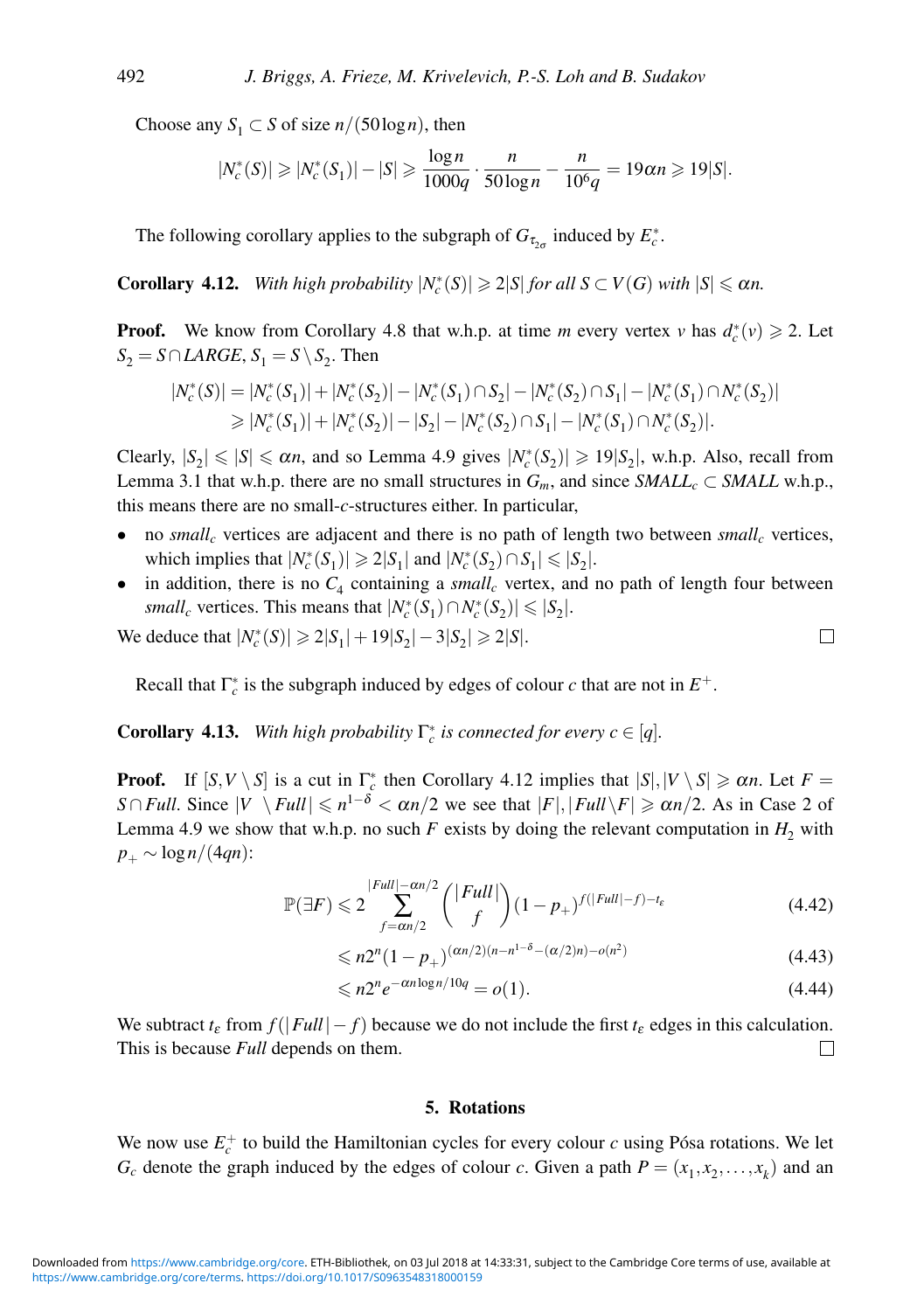edge  $x_i x_k, 2 \le i \le k-2$ , we say that the path  $P' = (x_1, \ldots, x_i, x_k, \ldots, x_{i+1})$  is obtained from *P* by a rotation with  $x_1$  as the fixed endpoint.

For a path *P* in  $G_c$  with endpoint *a*, let  $END(a)$  denote the set of all endpoints of paths obtainable from  $P$  by a sequence of Pósa rotations with  $a$  as the fixed endpoint. In this context, Pósa [15] shows that  $|N_c(END(a))| < 2|END(a)|$ . This is assuming that in the course of executing the rotations, no simple extension of our path is found. It follows from Corollary 4.12 that w.h.p.  $|END(a)| \ge \alpha n$ . For each  $b \in END(a)$  there will be a path  $P_b$  of the same length as  $|P|$  with endpoints  $a, b$ . We let  $END(b)$  denote the set of all endpoints of paths obtainable from  $P<sub>b</sub>$  by a sequence of Pósa rotations with  $b$  as the fixed endpoint. It also follows from Corollary 4.12 that  $\langle W, h, p \rangle$ .  $|END(b)| \geq \alpha n$  for all  $b \in END(a)$ . Let  $END(P) = \{a\} \cup END(a)$ .

An edge  $u = \{x, y\}$  of colour *c* with  $y \in END(x)$  is called a *booster*. Let  $P_{x,y}$  be the path of length |*P*| from *x* to *y* implied by  $y \in END(x)$ . Adding the edge *u* to  $P_{x,y}$  will either create a Hamilton cycle or imply the existence of a path of length  $|P|+1$  in  $G_c$ , after using Corollary 4.13. Indeed, if the cycle *C* created is not a Hamilton cycle, then the connectivity of  $\Gamma_c^*$  implies that there is an edge  $u = xy$  of colour *c* with  $x \in V(c)$  and  $y \notin V(c)$ . Then adding *u* and removing an edge of *C* incident to *x* creates a path of length  $|P|+1$ .

We start with a longest path in  $\Gamma_c^*$  and let  $E_c^+ = \{f_1, f_2, \ldots, f_\ell\}$  where w.h.p.  $\ell \geq m_+ =$  $n \log n / (8q)$ : see Claim 4.11. A round consists of an attempt to find a longer path than the current one or to close a Hamilton path to a cycle. Suppose we start a round with a path *P* of length *k*. We use rotations and construct many paths. If one of these paths has an endpoint with a neighbour outside the path then we add this neighbour to the current path and start a new round with a path of length  $k + 1$ . Here we only use edges not in  $E_c^+$ . Failing this we compute  $END(P)$  and look for a booster in  $E_c^+$ . In the search for boosters we start from  $f_r$  assuming that we have already examined  $f_1, f_2, \ldots, f_{r-1}$  in previous rounds. Now  $f_r$  is chosen uniformly from  $(1 - o(1))\binom{n}{2}$  pairs, and so the probability it is a booster is at least  $\beta = (1 - o(1))\alpha^2$ . It is clear that at most *n* boosters are needed to create a Hamilton cycle. Adding a booster increases the length of the current path by one, or creates a Hamilton cycle. So the probability we fail to find a Hamilton cycle of colour *c* is at most  $\mathbb{P}(\text{Bin}(m_+, \beta) \leq n) = o(1)$ . We can inflate this  $o(1)$  by  $\sigma$  to show that w.h.p. we find a Hamilton cycle in each colour, completing the proof of Theorem 1.1.

#### **6. Concluding remarks**

In this paper we studied a very natural variant of the classical problem of the appearance of  $\sigma$ edge-disjoint Hamilton cycles in a random graph process. We showed that one can colour the edges of the process online so that every colour class has a Hamilton cycle exactly at the moment when the underlying graph has  $\sigma$  edge-disjoint ones.

The paper [4] shows that at the hitting time  $\tau_{2\sigma+1}$  there will w.h.p. be  $\sigma$  edge-disjoint Hamilton cycles plus an edge-disjoint matching of size  $n/2$ . It is straightforward to extend this result to the online situation. It should be clear that at time  $\tau_{2\sigma+1}$  COL can be used to construct w.h.p.  $E_c^*, E_c^+, c = 1, 2, \sigma + 1$  such that  $E_c^* \cup E_c^+$  induce Hamiltonian graphs for  $1 \leq c \leq \sigma$  and  $d_{\sigma+1}^*(v) \geq$ 1 for  $v \in [n]$ . For colour  $\sigma + 1$ , we replace the statement of Corollary 4.12 with

$$
\text{w.h.p. } |N^*_{\sigma+1}(S)| \geqslant |S| \quad \text{for all } S \subset V(G) \text{ with } |S| \leqslant \alpha n. \tag{6.1}
$$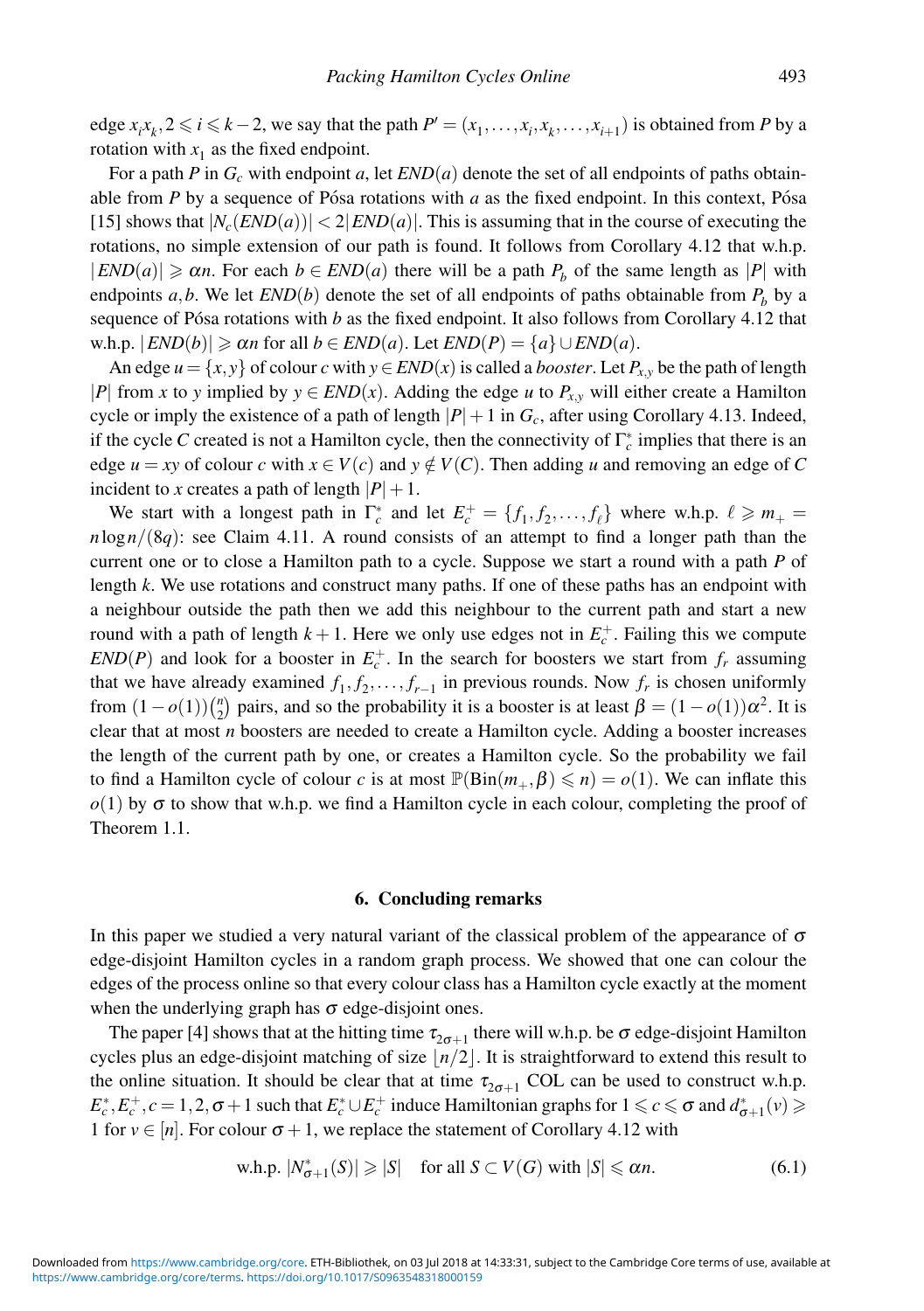We then replace rotations with alternating paths, using  $E_{\sigma+1}^+$  as boosters. The details are as described in Chapter 6 of [7]. In outline, let  $G = (V, E)$  be a graph without a matching of size  $|V(G)|/2$ . For  $v \in V$  such that *v* is isolated by some maximum matching, let

 $A(v) = \{w \in V : w \neq v \text{ and } \exists \text{ a maximum matching of } G \text{ that isolates } v \text{ and } w\}.$ 

We use the following lemma.

**Lemma 6.1.** Let G be a graph without a matching of size  $|V(G)|/2$ . Let M be a maximum *matching of G. If*  $v \in V$  *and*  $A(v) \neq \emptyset$ *, then*  $|N_G(A(v))| < |A(v)|$ *.* 

We start with a maximum matching *M* of  $\Gamma^*_{\sigma+1}$ . Suppose that *v* is not covered by *M*. Using (6.1), we see that w.h.p.  $|A(v)| \ge \alpha n$ . Further, if  $u \in A(v)$  and  $uv \in E_{\sigma+1}^+$ , then adding this edge gives a larger matching. Also, because *u* is isolated by a maximum matching, there is a corresponding set  $A_u$  of size at least  $\alpha_n$  such that if  $w \in A_u$  and  $uw \in E_{\sigma+1}^+$  then we can find a larger matching. Therefore we have  $\Omega(n^2)$  boosters and the proof is similar to that for Hamilton cycles.

There are several related problems which can likely be treated using our approach. One potential application for our technique is to show that for any fixed positive integer *k* and any decomposition  $k = k_1 + \cdots + k_s$  into the sum of *s* positive integers, there is an online algorithm, colouring the edges of a random graph process in *s* colours so that exactly at the hitting time  $\tau<sub>k</sub>$ the *i*th colour forms a  $k_i$ -connected spanning graph for  $i = 1, \ldots, s$ . In general, one can generate many more interesting problems by considering the online Ramsey version of other results in the theory of random graphs.

#### **Acknowledgement**

We thank the referee(s) for their comments.

#### **References**

- [1] Aitai, M., Komlós, J. and Szemerédi, E. (1985) First occurrence of Hamilton cycles in random graphs. In *Cycles in Graphs* (B. R. Alspach and C. D. Godsil, eds), Vol. 115 of North-Holland Mathematics Studies, North-Holland, pp. 173–178.
- [2] Bohman, T., Frieze, A., Krivelevich, M., Loh, P. and Sudakov, B. (2011) Ramsey games with giants. *Random Struct. Alg.* **38** 68–99.
- [3] Bollobás, B. (1984) The evolution of sparse graphs. In *Graph Theory and Combinatorics: Proceedings of the Cambridge Combinatorial Conference in Honour of Paul Erdős* (B. Bollobás, ed.), pp. 35–57.
- [4] Bollobás, B. and Frieze, A. M. (1985) On matchings and Hamiltonian cycles in random graphs. Ann. *Discrete Math.* **28** 23–46.
- [5] Erdős, P. and Rényi, A. (1960) On the evolution of random graphs. *Publ. Math. Inst. Hung. Acad. Sci.* **5A** 17–61.
- [6] Erdős, P. and Rényi, A. (1961) On the strength of connectedness of a random graph. Acta. Math. Acad. *Sci. Hungar.* **8** 261–267.
- [7] Frieze, A. M. and Karoński, M. (2016) *Introduction to Random Graphs*, Cambridge University Press.
- [8] Hoeffding, W. (1963) Probability inequalities for sums of bounded random variables. *J. Amer. Statist. Assoc.* **58** 13–30.